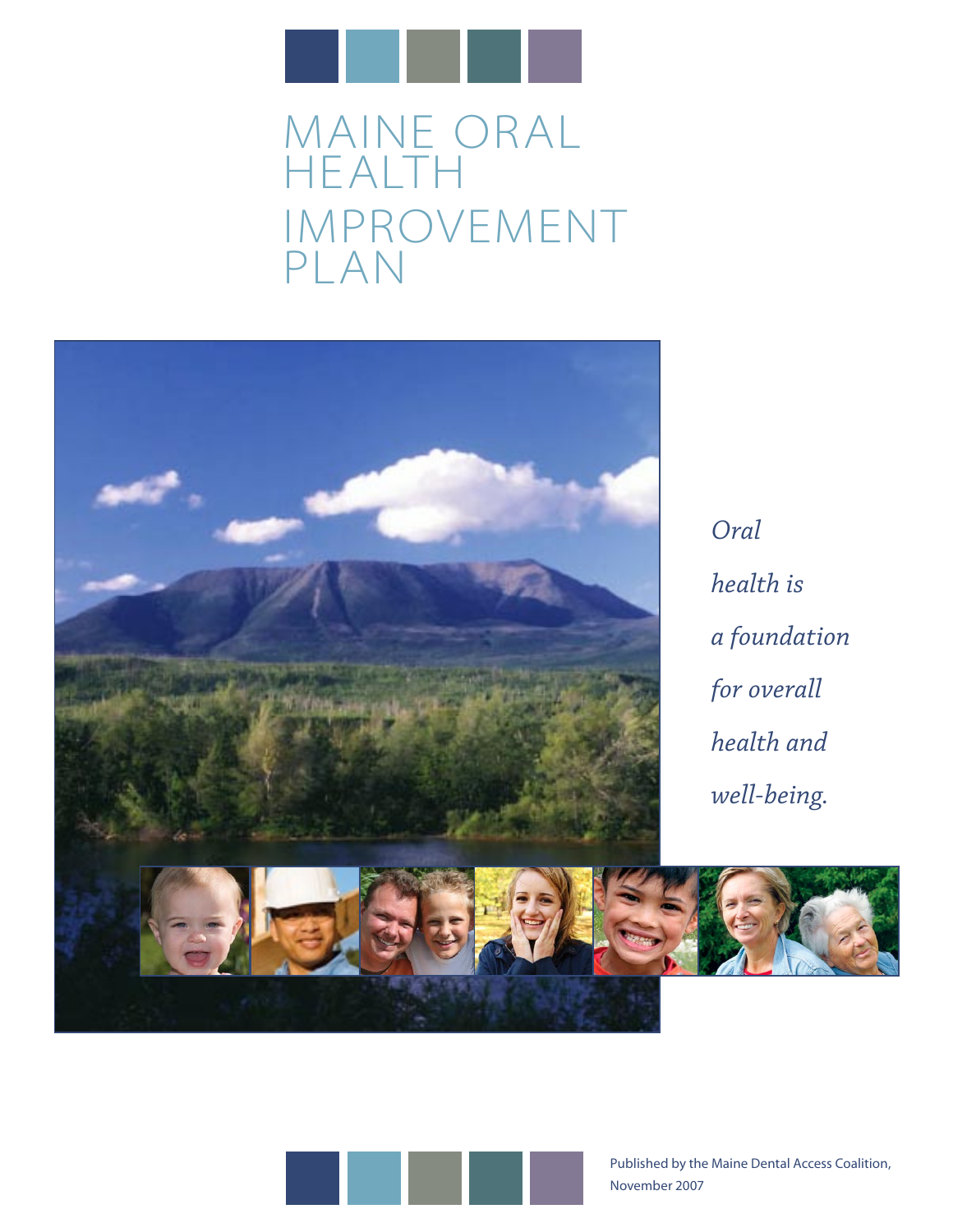

## <span id="page-1-0"></span>Maine Oral health Improvement Plan

*A framework for the improvement of state and local policies for oral health*

November 2007

Permission to copy, disseminate, or otherwise use information from this Plan is hereby granted. Appropriate acknowledgment of the source is requested.

An electronic version of this Plan is available on the Internet at<www.mainedentalaccess.org> and at <www.mainepublichealth.gov>

For more information, or for additional copies contact:

| <b>Oral Health Program</b>                    |
|-----------------------------------------------|
| <b>Maine Center for Disease Control, DHHS</b> |
| 11 SHS, 286 Water Street, 5th Floor           |
| <b>Augusta, ME 04330-0011</b>                 |
| 207-287-2361                                  |
|                                               |

Development of this plan was supported by Grant #6 HMC02027 from the Maternal and Child Health Bureau of the Health Resources and Services Administration, US Department of Health & Human Services to the Oral Health Program of the Maine Center for Disease Control, Department of Health and Human Services.

Its contents are solely the responsibility of the Maine Dental Access Coalition and its participating members and stakeholders, and do not necessarily represent the official views of the Maternal and Child Health Bureau or any other participating entity.



Brenda M. Harvey, Commissione John E. Baldacci, Governor

The Department of Health and Human Services (DHHS) does not discriminate on the basis of disability, race, color, creed, gender, age, sexual orientation, or national origin, in admission to, access to or operation of its programs, services, activities or its hiring or employment practices. This notice is provided as required by Title II of the Americans with Disabilities Act of 1990 and in accordance with the Civil Rights Acts of 1964 as amended, Section 504 of the Rehabilitation Act of 1973 as amended, the Age Discrimination Act of 1975, Title IX of the Education Amendments of 1972 and the Maine Human Rights Act. Questions, concerns, complaints, or requests for additional information regarding civil rights may be forwarded to the DHHS' ADA Compliance/EEO Coordinator, State House Station #11, Augusta, Maine 04333, 207-287-4289 (V) or 207-287 3488 (V), TTY: 800-606-0215. Individuals who need auxiliary aids for effective communication in programs and services of DHHS are invited to make their needs and preferences known to the ADA Compliance/EEO Coordinator. This notice is available in alternate formats, upon request.

On the cover: A view of Mount Katahdin at Baxter State Park

Design: Electron Design Studio 207.621.1961 *[www.electron-design.com](http://electron-design.com)*

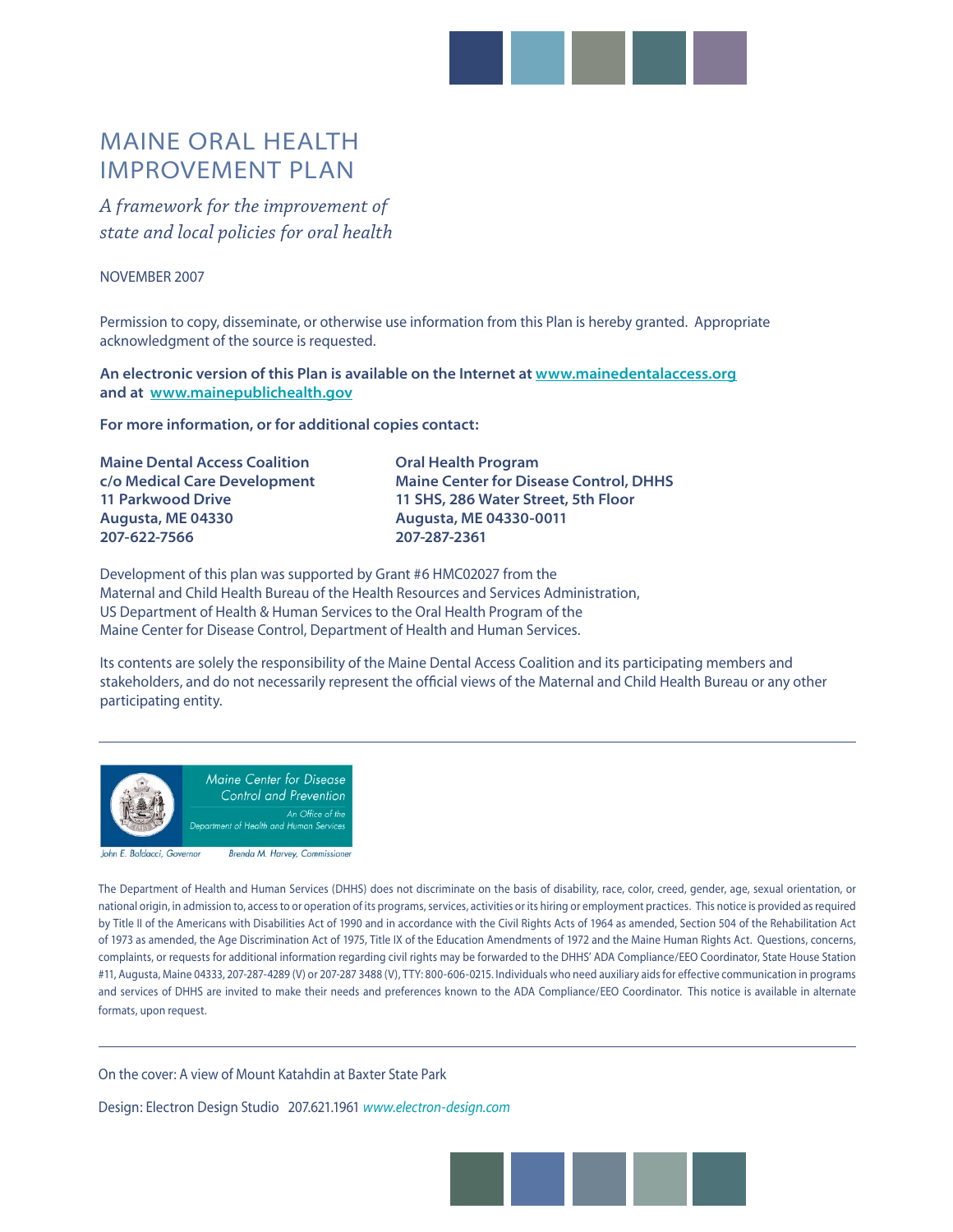

**CONTENTS** 

#### TABLE OF CONTENTS

| <b>Acknowledgements</b>                            |                                                   | ĭ  |
|----------------------------------------------------|---------------------------------------------------|----|
| Introduction                                       |                                                   | 1  |
|                                                    | <b>Vision and Values</b>                          | 4  |
| <b>A. Change Perception and Increase Awareness</b> |                                                   | 5  |
| Goal 1                                             | <b>Inform Policy Makers and Elected Officials</b> | 6  |
| Goal 2                                             | <b>Increase General Public Awareness</b>          | 7  |
|                                                    | <b>B. Increase Prevention and Expand Access</b>   | 8  |
| Goal 3                                             | <b>Expand Prevention Programs in Schools</b>      |    |
|                                                    | and Communities                                   | 9  |
| Goal 4                                             | <b>Promote Dental Care for Pregnant Women</b>     | 10 |
| Goal 5                                             | <b>Ensure Early Childhood Preventive Care</b>     | 11 |
| Goal 6                                             | Use Non-traditional Settings and Innovative       |    |
|                                                    | <b>Approaches to Reach Underserved Groups</b>     | 12 |
| <b>C. Improve Service Delivery</b>                 |                                                   | 13 |
| Goal 7                                             | <b>Improve Current System Infrastructure</b>      | 14 |
| Goal 8                                             | <b>Increase Oral Health Knowledge Base</b>        | 15 |
| Goal 9                                             | <b>Provide Evidence-Based Evaluation</b>          | 16 |
|                                                    | <b>Goal 10 Increase Partnerships</b>              | 17 |
| <b>D. Expand the Dental Workforce</b>              |                                                   | 18 |
| Goal 11                                            | Redefine and Expand Roles of Dental and           |    |
|                                                    | <b>Medical Professionals</b>                      | 19 |
|                                                    | Goal 12 Recruit and Retain Dental Professionals   | 20 |
|                                                    | Goal 13 Expand Breadth and Diversity of Education |    |
|                                                    | <b>Available to Oral Health Professionals</b>     | 21 |
| Glossary                                           |                                                   | 22 |
| <b>Appendix A</b>                                  |                                                   | 23 |
| References                                         |                                                   | 24 |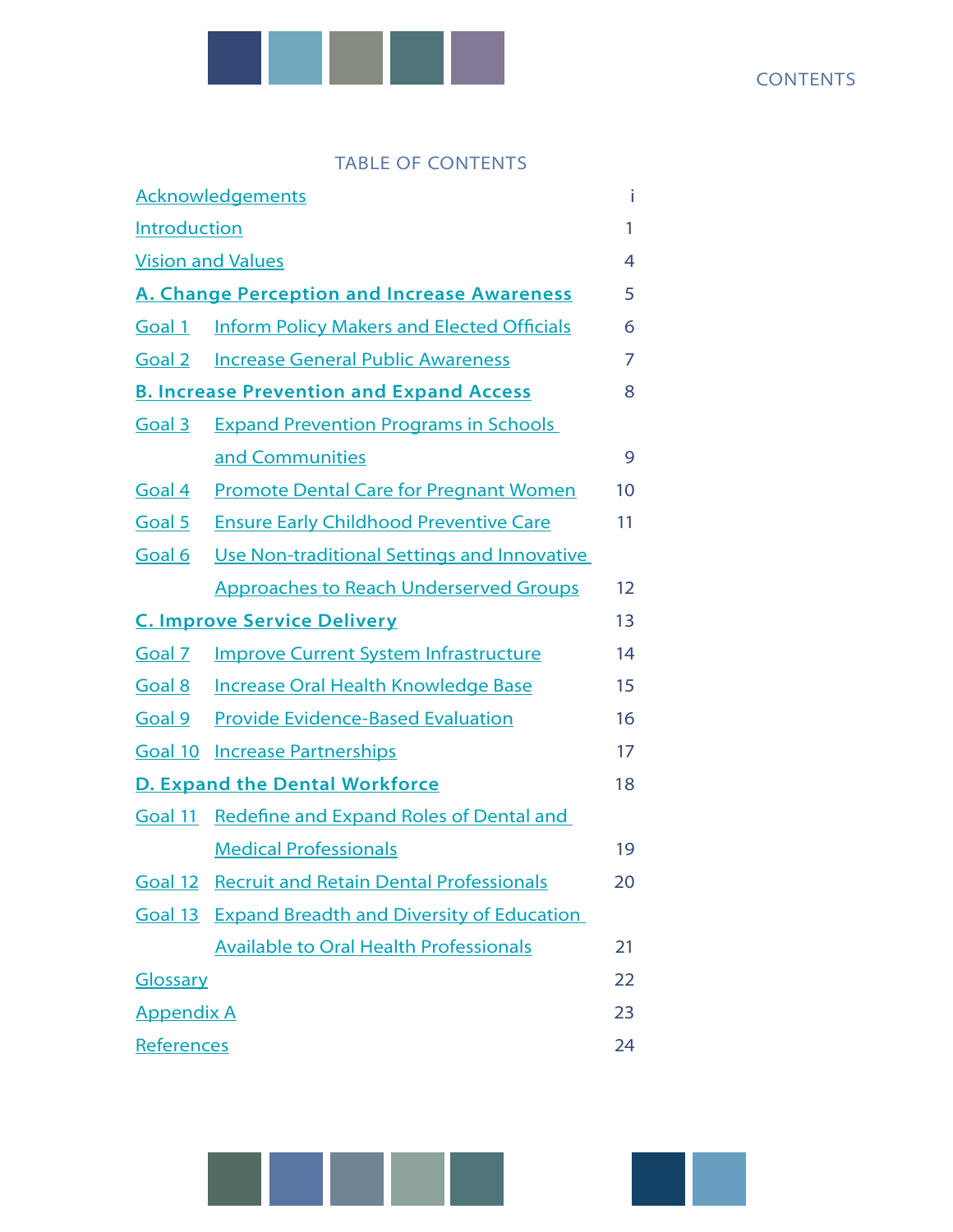### ACKNOWLEDGEments

#### Facilitation and Plan Development

Craig Freshley, Good Group Decisions, Inc., Brunswick, Maine

#### Primary Writers and Staff

Craig Freshley, of Good Group Decisions, Inc., Brunswick, Maine, with Jessica Dafni and Donna Levi Judith Feinstein, Oral Health Program, Maine Center for Disease Control, DHHS Saskia Janes, Medical Care Development, Augusta, Maine Sarah Shed, Medical Care Development, Augusta, Maine

The following individuals and the organizations they represent are gratefully acknowledged for their contributions to the development of this Plan.

#### Maine Oral Health Improvement Plan Advisory Committee

Dr. Richard Aronson Division of Family Health, Maine Center for Disease Control, DHHS

Beverly Baker Maine Parent Federation/Maine Family Voices

John Bastey Maine Dental Association

Beryl Cole Maine Dental Hygienists' Association

Linda Capone-Newton Office of Child Care & Head Start, DHHS

Dr. Maurice Convey Maine Dental Association

Marc Coulombe Office of Rural Health & Primary Care, Maine Center for Disease Control, DHHS

Ann E. Curtis University of Maine, Dental Health Programs

James Dowling Maine Primary Care Association

Office of Rural Health & Primary Care, Maine Center for Disease Control, DHHS Jack Fuller Maine Dental Access Coalition and Maine Oral Health Solutions, Inc.

Sophie Glidden Office of Rural Health & Primary Care, Maine Center for Disease Control, DHHS

DeEtte Hall Maine Department of Education

Valerie Heal Maine Head Start Health Coordinators Association

Dr. Larry Jacoby Community Dental

Pat Jones Maine Dental Access Coalition

Peter Kraut Governor's Office of Health Policy and Finance

Dr. Martha Lawrence Private Practice Dentistry

Beverley Litchfield Prevention Partners, Inc.

Debbie Littlefield City of Portland, Public Health Division





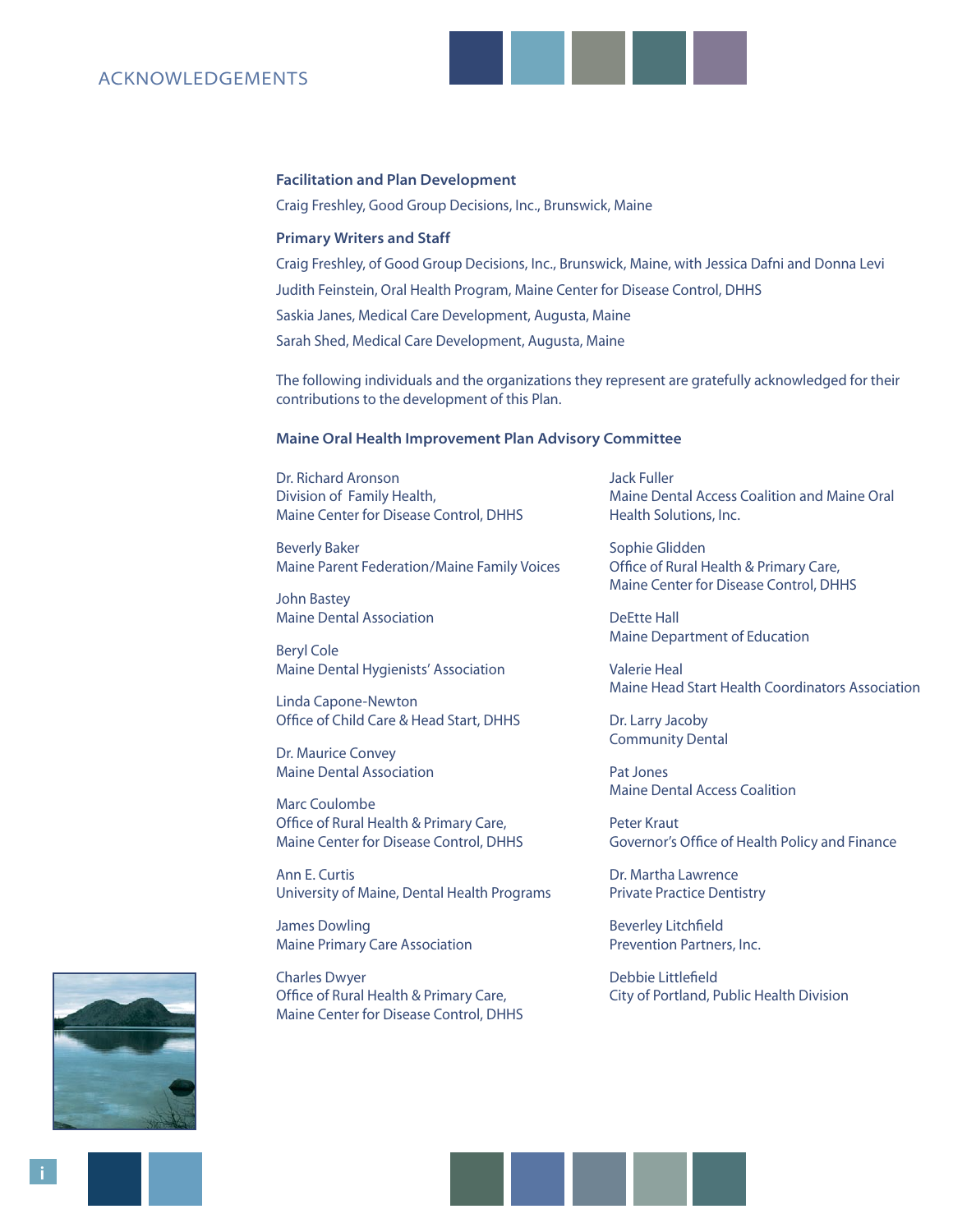



#### Maine Oral Health Improvement Plan Advisory Committee *continued*

Brenda McCormick Office of MaineCare Services, DHHS

Doreen McDaniel Office of Elder Services, DHHS

Cindy Mervis Chronic Disease Epidemiology, Maine Center for Disease Control, DHHS

Dan Meyer Maine-Dartmouth Family Residency

Frances Miliano Maine Dental Association

Lisa Miller The Bingham Program

Bernice Mills University of New England, College of Health Professions

Grace Morgan Maine Department of Education

Kate Perkins Medical Care Development

David Steven Rappoport Maine Health Access Foundation

Valerie Ricker Division of Family Health, Maine Center for Disease Control, DHHS Elizabeth Rogers Oral Health America

Ellen Schneiter Governor's Office of Health Policy and Finance

Joan Smyrski Children's Behavioral Health Services, Office of Child & Family Services, DHHS

Bonnie W. Vaughan Public Health Dental Hygienist

Linda Wacholtz Maine Dental Hygienists' Association and Prevention Partners, Inc.

Kathleen Walker Northeast Delta Dental

Toni Wall Children with Special Health Needs Program, Maine Center for Disease Control, DHHS

Becky Whittemore Maine Public Health Association

C. Shawn Yardley City of Bangor, Health & Welfare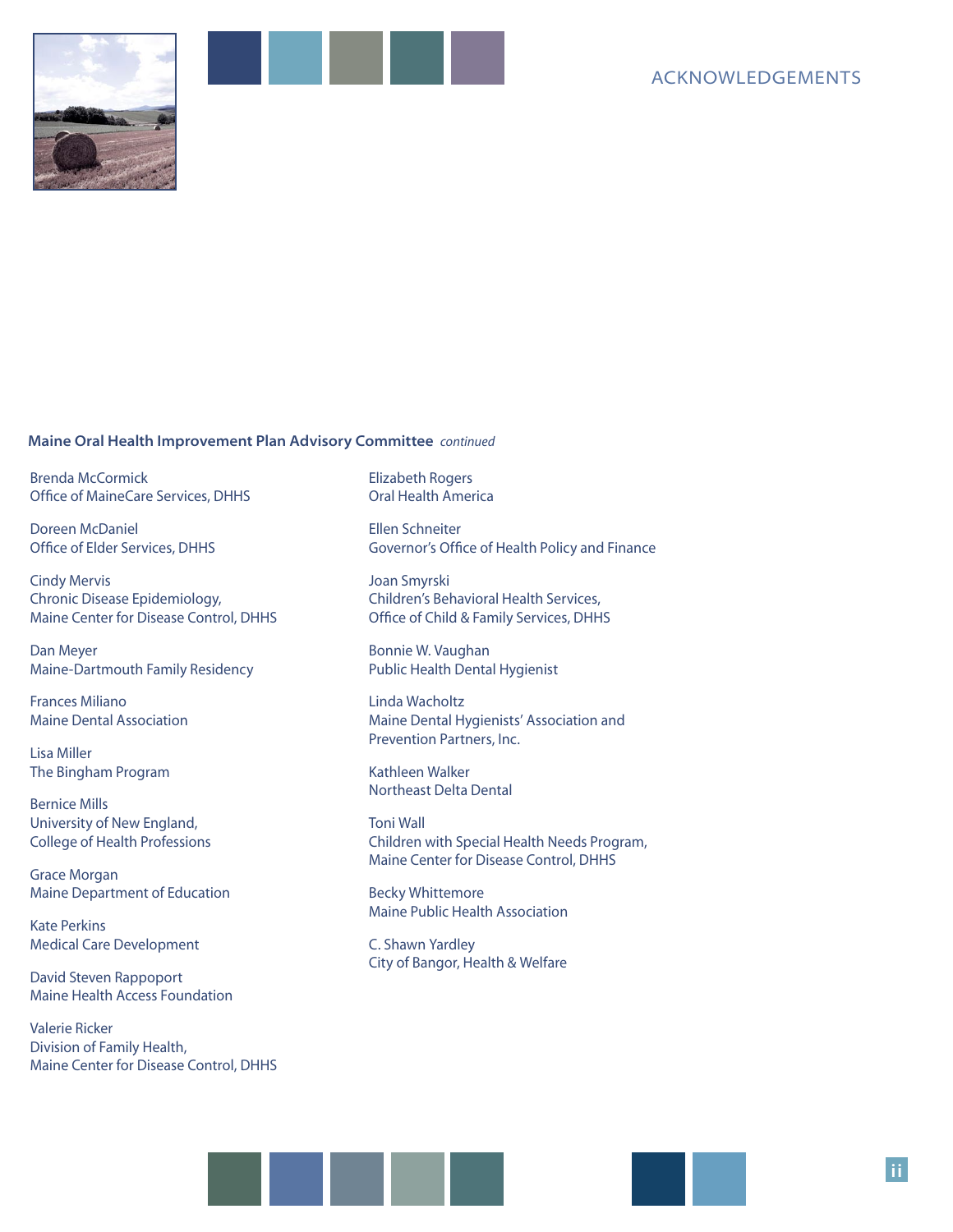

a katika s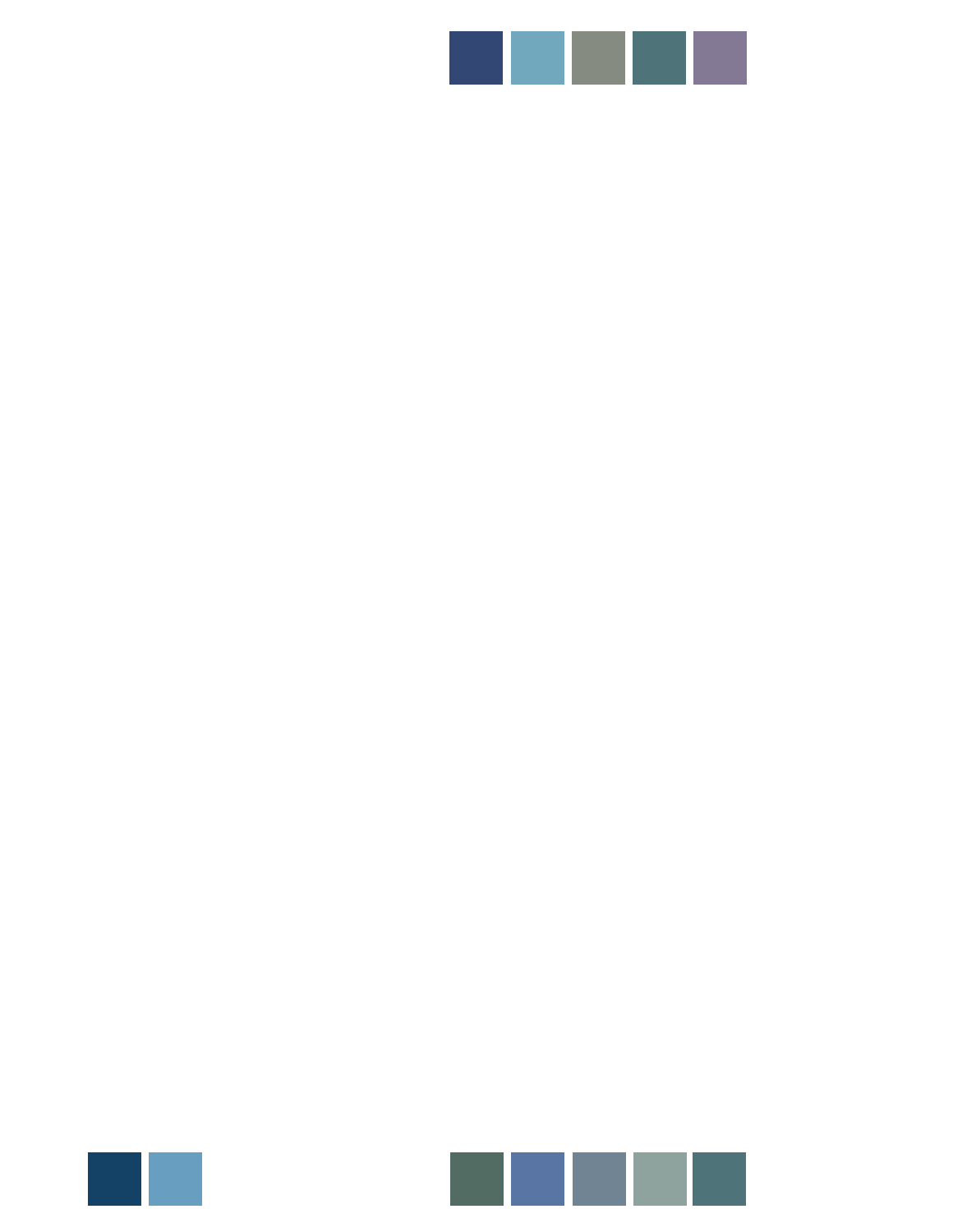**INTRODUCTION** 

# <span id="page-6-0"></span>*"No one should suffer from oral diseases or conditions that can be effectively treated or prevented."*

— Richard H. Carmona, MD, MPH, FAC Surgeon General U.S. Public Health Service

O*ral health is an integral and fundamental part of total,* overall health. With the release in 2000 of the Surgeon General's report, *Oral Health in America,*<sup>1</sup> oral health was defined as more than healthy teeth and being free from dental disease. This landmark report brought national attention to disparities in oral health status in the United States, and called for the development of a National Oral Health Plan to improve oral health and reduce those disparities. In April of 2003, "A National Call to Action to Promote Oral Health"2 was released to follow up on the efforts suggested by the earlier report. It outlines five Actions to stimulate "partnerships at all levels of society to engage in programs to promote oral health and prevent disease." The Call to Action encourages inclusion of oral health promotion, disease prevention, and oral health care in all health policy agendas set at local, state and national levels. Across the country, an increasing number of states have responded by developing state oral health plans. Maine's plan, presented here, was developed with the dedication and collaboration of a wide range of stakeholders who came together over the past two years. Its development was supported by a grant to the Maine Department of Health and Human Services from the Maternal and Child Health Bureau of the U.S. Health Resources and Services Administration.

Without good oral health, a person cannot be fully healthy. Although many Maine people enjoy good oral health, many still suffer from tooth decay, periodontal disease, other chronic oral conditions and injuries. Preventive measures and treatments such as water fluoridation, school-based oral health programs and dental sealants, as well as increased use of topical fluorides such as rinses and varnish can significantly reduce the incidence of tooth decay in children, but oral diseases still persist among Maine residents of all ages. Poor oral health has many significant social and economic consequences as well as an adverse impact on overall health. Poor oral health in children and young people as well as in adults may result not only in dental decay, eventual tooth loss, and impaired general health, but also in compromised nutrition, in days lost from school and work, and a compromised ability to obtain or advance in education and employment.3 Disparities in Maine, notable in terms of access to oral health care services and oral health status, are related largely to socioeconomic factors and are compounded by our predominantly rural state's geography and population distribution as well as by the distribution of dental professionals. We have seen improvements in some aspects of children's oral health and in the oral health of our older citizens, as well as an expansion of the public and private non-

*Poor oral health may result in days lost from school and work, and a compromised ability to obtain or advance in education and employment.* 

*continued*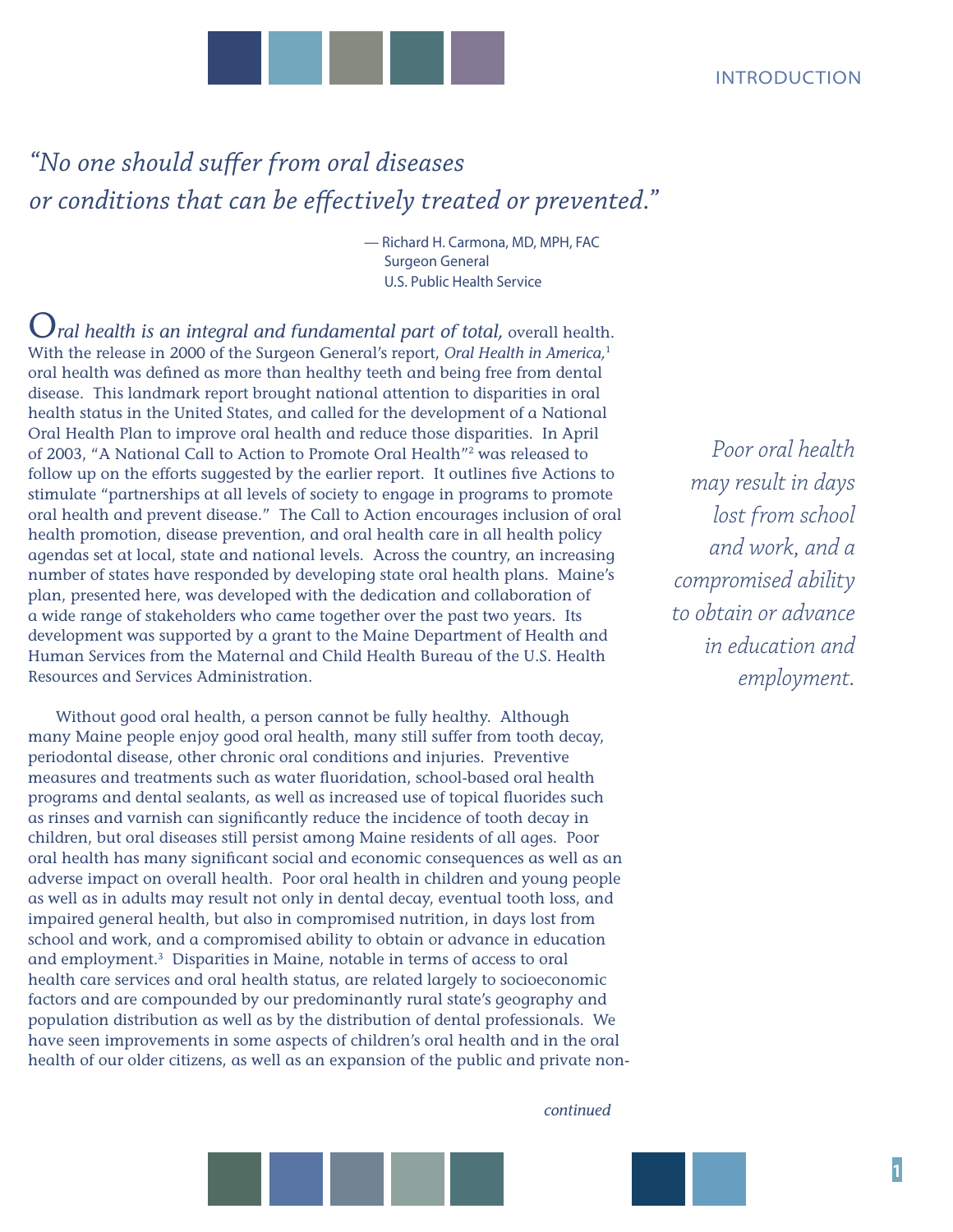profit resources available to provide dental care in rural areas and to uninsured, under-insured, and lower income residents, but there is still much that can be done to improve oral health for all the people of Maine.

Many local community agencies, professional organizations and state agencies, including the Maine Legislature, have initiated activities over the past decade intended to promote and improve oral health and to increase access to oral health services. However, in the absence of a comprehensive plan these various activities lacked the coordinated vision of a long-term and comprehensive approach that will assure effective and lasting change. In Maine, people work together to achieve shared goals. Now is the time to bring Mainers together to increase understanding of the importance of oral health as a component of overall health and to improve the oral health of Maine.

An Oral Health Advisory Committee, convened in the summer of 2005 by the Maine Department of Health & Human Services and comprised of a broad range of stakeholders, was charged with developing a plan that will improve oral health for people in Maine. The Advisory Committee was concerned with designing a plan that could be used in efforts to expand access to oral health care, increase the availability and utilization of preventive care services, improve the delivery of care, and ensure the quality of oral health care.

The Maine Oral Health Improvement Plan provides a framework for the improvement of state and local policies for oral health and increased public awareness of the inseparable connection between oral health and overall health and well-being. This plan is not a detailed blueprint. Rather, it is meant to serve as a flexible, working guide for those who have a role to play in improving oral health: dental and other health professionals, elected officials and policy makers, community agencies and all the people of Maine. Inherent in the implementation of this plan is the need for broad-based coordination and collaboration as well as adequate funding to ensure the highest quality initiatives delivered in the most timely and effective manner.

**It is important to state that all of the stakeholders represented on the Advisory Committee may not fully agree with or be prepared to endorse all of the individual strategies that are suggested in this document or that are yet to be developed. They do, however, support the Plan and its principles as a framework for achieving improvements in oral health for the people of Maine.**

The plan was created to be:

- Practical
- Easy to use and understand
- Inclusive of all who provide and promote oral health
- Creative in identifying strategies
- Adaptable
- Present and future oriented
- Able to be evaluated on an ongoing basis
- Inclusive of both general objectives (stated here as goals) and specific actions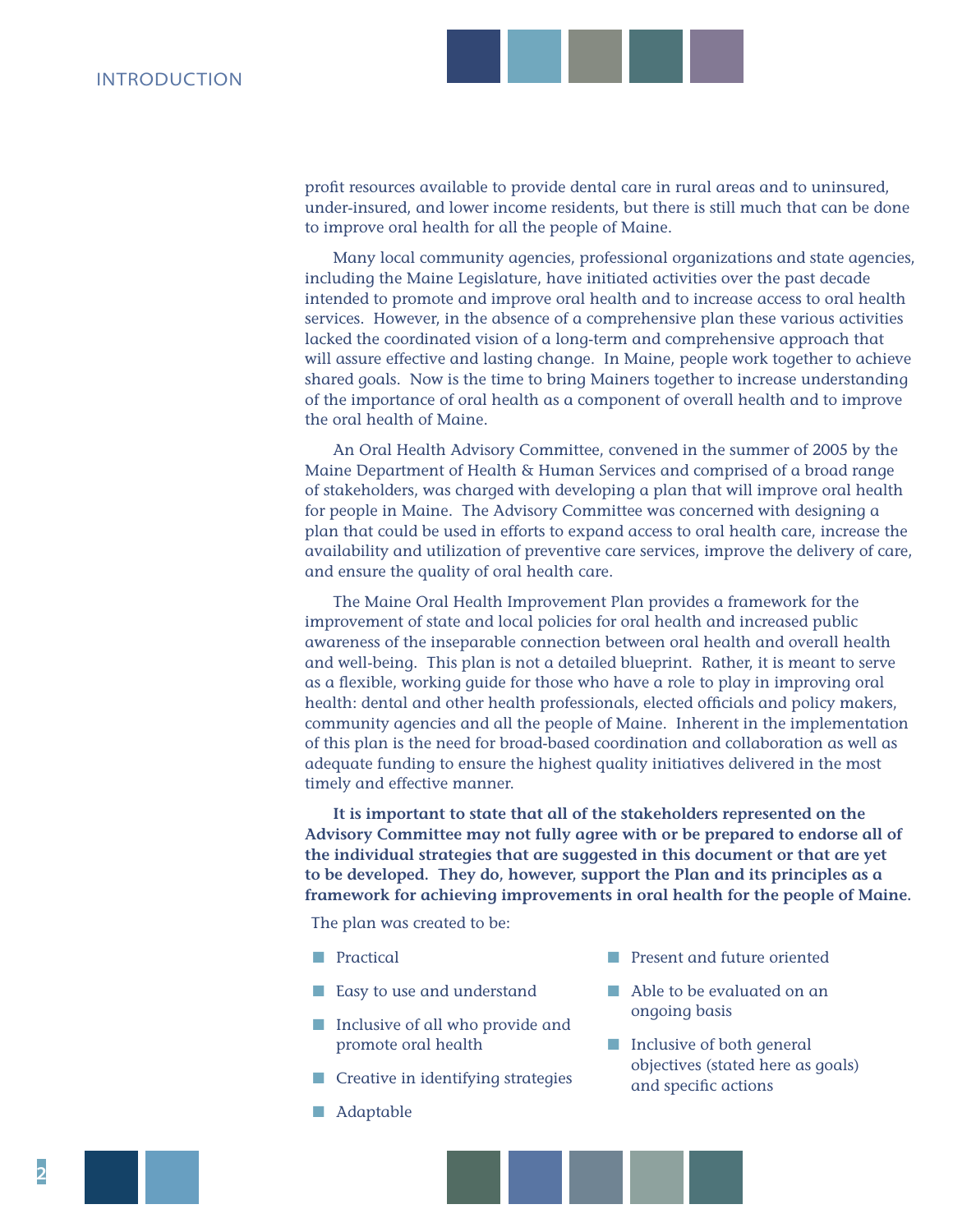



The next steps are to refine the plan's strategies, develop a timeline that will be used to keep the plan active, and identify key players and areas of responsibilities. The timeline will identify which strategies involve short or long-term actions, and as appropriate will identify specific activities and the stakeholders who can best carry out those strategies. Ongoing monitoring undertaken collaboratively by the stakeholders involved in the plan's development and others will help to ensure accountability for implementation. It is worthwhile to note that since this plan was drafted, some of the strategies have been moved forward, to varying degrees.

The Advisory Committee also felt strongly that the work to be undertaken with the implementation of Maine's Oral Health Improvement Plan should be consistent with the three core functions of public health as defined by the Institute of Medicine: assessment, policy development, and assurance;<sup>4</sup> and with the ten Essential Services of Public Health<sup>5</sup>. The Essential Services provide a working definition of public health and a guiding framework for the responsibilities of local public health systems. More information on these functions and services as they relate to oral health can be found in Appendix A. These guidelines were developed to provide guidance to government officials for assessment, planning, implementation and evaluation of oral health activities.<sup>6</sup>

The Plan is organized into Four Key Action Areas. Each Action Area is summarized by a guiding principle, and introduced by a discussion of background issues and challenges. Within each Key Action Area, a number of goals and corresponding strategies have been identified. Each of the strategies is intended to describe or encompass further activities that will bring Maine closer to achieving the stated goals.

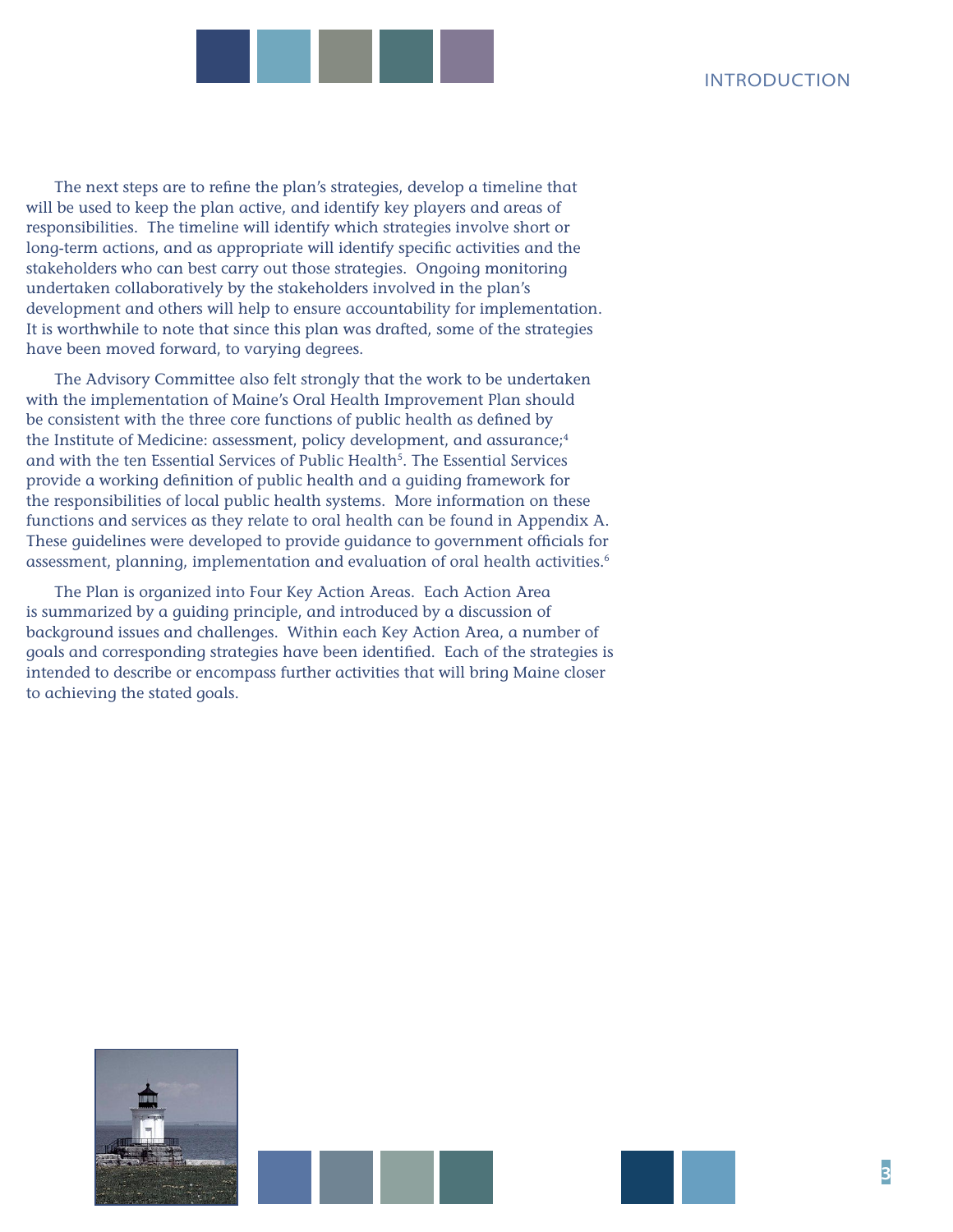

# <span id="page-9-0"></span>Vision

Based on the principle that oral health is a critical and integrated component of overall health, excellent access to high quality oral health care services will contribute to the quality of life of all Maine residents.

# Values

*The Plan is based on the following fundamental values:*

Good oral health is a foundation of wellness and overall health.

The Plan is for all Maine residents.

Access to oral health services is crucial.

Education is a key component in improving oral health.

Prevention is more cost effective than treatment.

Care should be patient-centered; that is, the individual receiving care is the focus of care and participates in related decisions.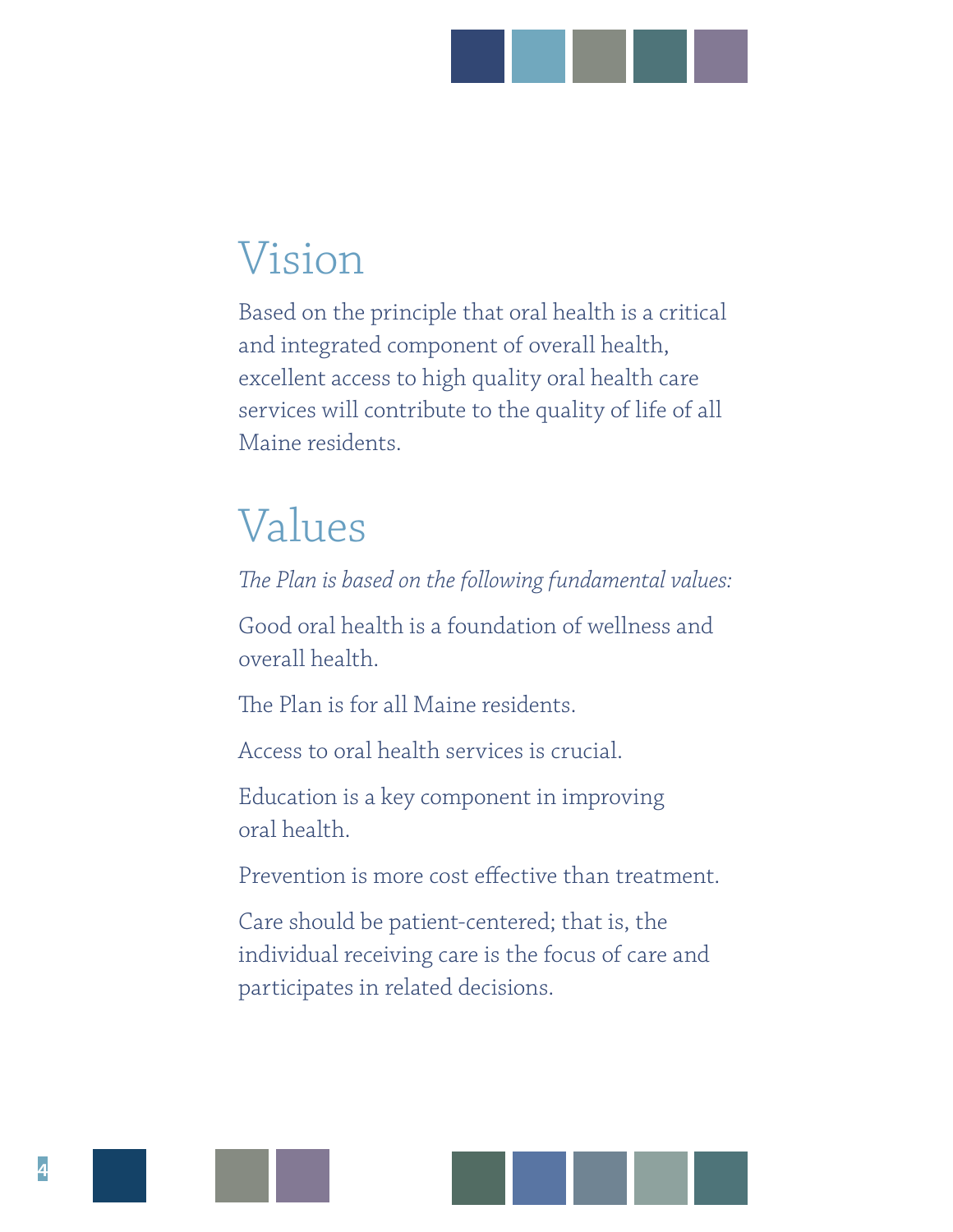

# <span id="page-10-0"></span>A Change Perception and Increase Awareness

Define and support state and local policies by increasing public understanding of the value and importance of oral health to overall health and to promote optimal oral health for the people of Maine.

#### Background and Challenges

According to Oral Health in America: A Report of the Surgeon General, oral health is a key component of overall health. Oral health policies need to be integrated with general health policies. Developing partnerships and collaborations are fundamental to implementing this goal.

Oral health has been set aside from general health in our culture and, for many reasons and in many ways, been less valued. Perceptions about oral health as an integral component of overall health may be inaccurate or limited. Fears and misconceptions exist about dental care, oral health and treatment that create additional barriers to seeking care. Changing these perceptions is a crucial step in improving the public's oral health. The need for good oral health must be communicated to elected officials, health professionals as well as to the general public.

Oral health was referenced in Maine's State Health Plan for 2006/2007, *The Roadmap to Better Health*, released by Governor John E. Baldacci in April 2006.7 The State Health Plan states clearly, "Oral health is an integral part of physical health" (p. 88), and notes that oral health status impacts our ability to communicate, our economic productivity and our ability to function at home, work and school. Several risk factors identified in the State Health Plan, such as tobacco and alcohol use and nutritional choices, also contribute to oral diseases and oral health status. Similarly, oral health appears be a contributing factor in other health conditions, such as heart disease, lung disease, diabetes, and adverse outcomes from pregnancy. Evolving research indicates that an increased focus on early intervention can aid in the prevention of oral health related conditions, such as the transmittal of oral disease from pregnant women to their infants.<sup>8</sup>

*Oral health appears to be a contributing factor in other health conditions, such as heart disease, lung disease, diabetes, and adverse outcomes from pregnancy.*

*continued*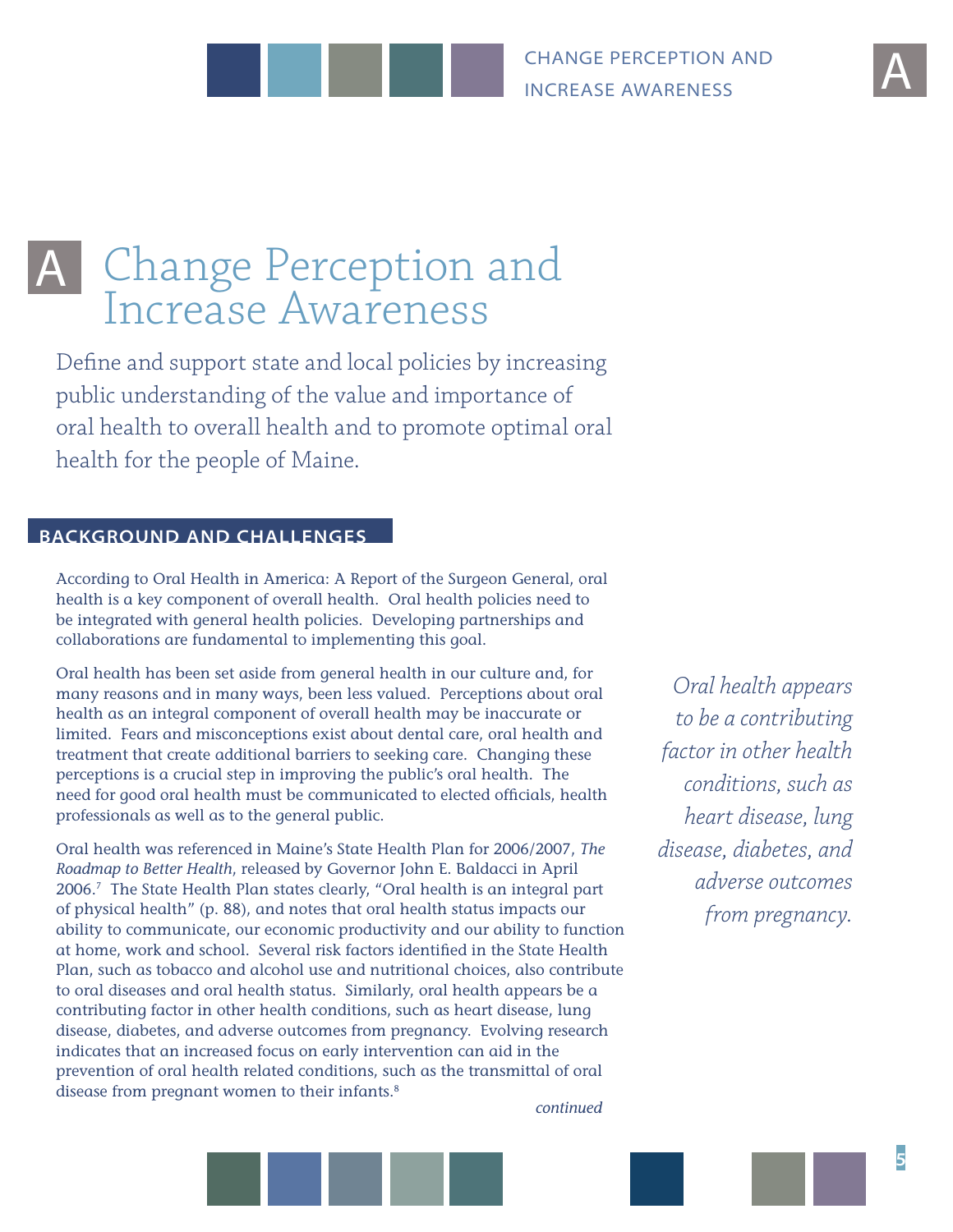# <span id="page-11-0"></span> $(A \cap C)$ 1

A review of this Plan by the Governor's Office of Health Policy and Finance and the Governor's Advisory Council on Health Systems Development will determine its incorporation by reference into Maine's State Health Plan.

## Inform Policy Makers and Elected Officials

*Increase the awareness and knowledge of policy makers and elected officials regarding the importance of good oral health and the needs of the population as a whole in order to ensure that all oral health initiatives identified in this document are supported.* 

#### **STRATEGIES**

50 % 40 30  $20$ 10 0 CT MA ME NH RI VT

- Collaborate with public health stakeholder groups throughout the state, for example, the Public Health Work Group and the new regional public health districts and Comprehensive Community Health Coalitions, to facilitate communication regarding implementation and monitoring of oral health initiatives.
- Maintain adequate funding and staffing of the state Oral Health Program within the Maine Center for Disease Control in order to maintain, coordinate, and evaluate services provided by state government, and to provide technical assistance and consultation in public health functions. ■
- Provide data on the burden of oral disease on the people of Maine to policy makers and elected officials to strengthen the commitment for oral health funding and resources.
- Develop and distribute a data report to accompany this plan, and assure that it can be updated at appropriate intervals.
- Support agency actions and policy initiatives that will secure adequate funding for the strategies outlined in this Plan and to supplement the State Health Plan to ensure support for oral health programs. ■
- Provide evidence of successful programs and services in Maine and other states.
- Explore the inclusion of oral health care in the Dirigo Health Plan.
- Determine a method for demonstrating overall savings to be realized from implementing the Oral Health Plan.
- Invite policy makers and elected officials to attend and to be involved in oral health conferences and events. ■

Complete Tooth Loss 10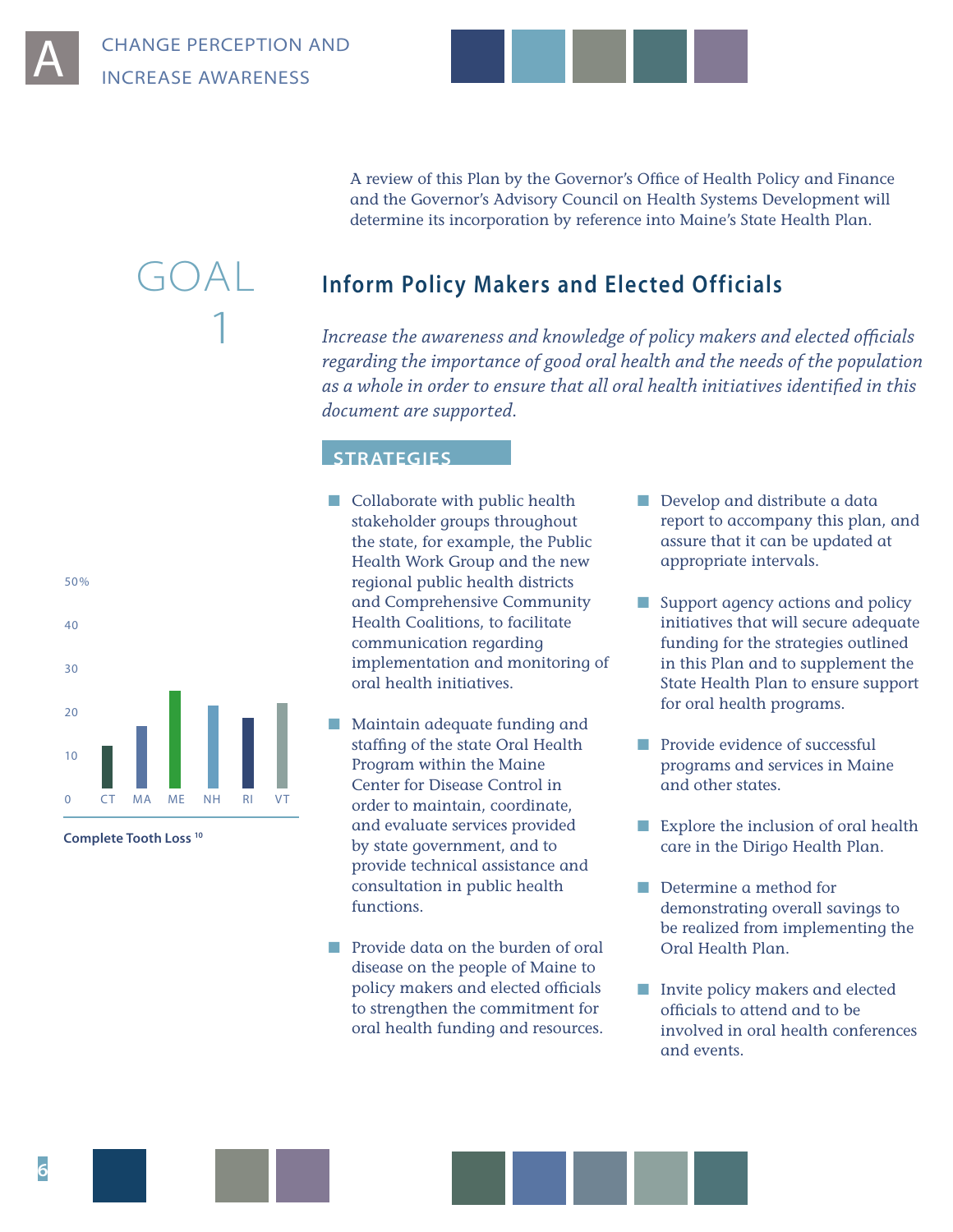



#### <span id="page-12-0"></span>Key Players and Partners

Policy makers, elected officials, health advocacy groups, public health and social services organizations, Public Health Work Group, Board of Dental Examiners, Maine Dental Association, Maine Dental Hygienists' Association, Maine Dental Access Coalition, other health professional organizations, community and state agencies, educators, businesses and health care consumers.

## Increase General Public Awareness

*Design and implement educational campaigns targeting the general public to provide oral health education, to change negative perceptions, and to increase awareness regarding the impact of good oral health, particularly the importance of early intervention, on overall health throughout the life span.*

#### **STRATEGIES**

- Utilize communications strategies, such as those used in the "Watch Your Mouth"( 2005-2006) campaign, that seek to improve awareness of the importance of oral health and the connection between oral health and overall health.
- Collaborate with Healthy Maine Partnership organizations, the new regional public health districts and Comprehensive Community Health Coalitions, and coordinated school health education initiatives.
- Coordinate educational activities with state and national health campaigns, such as Children's Dental Health Month, Dental Hygiene Month, Nutrition Month, National Public Health Week and others.
- Design focused messages for specific at-risk populations.
- Incorporate oral health messages with other health messages that promote the integration of oral health, such as oral cancer prevention messages into existing cancer prevention and tobacco-use reduction efforts. ■





#### Key Players and Partners

Media personnel, parent groups, school leaders, community agencies, dental and medical professionals, professional associations, Maine Dental Access Coalition, state agencies, businesses and health care consumers.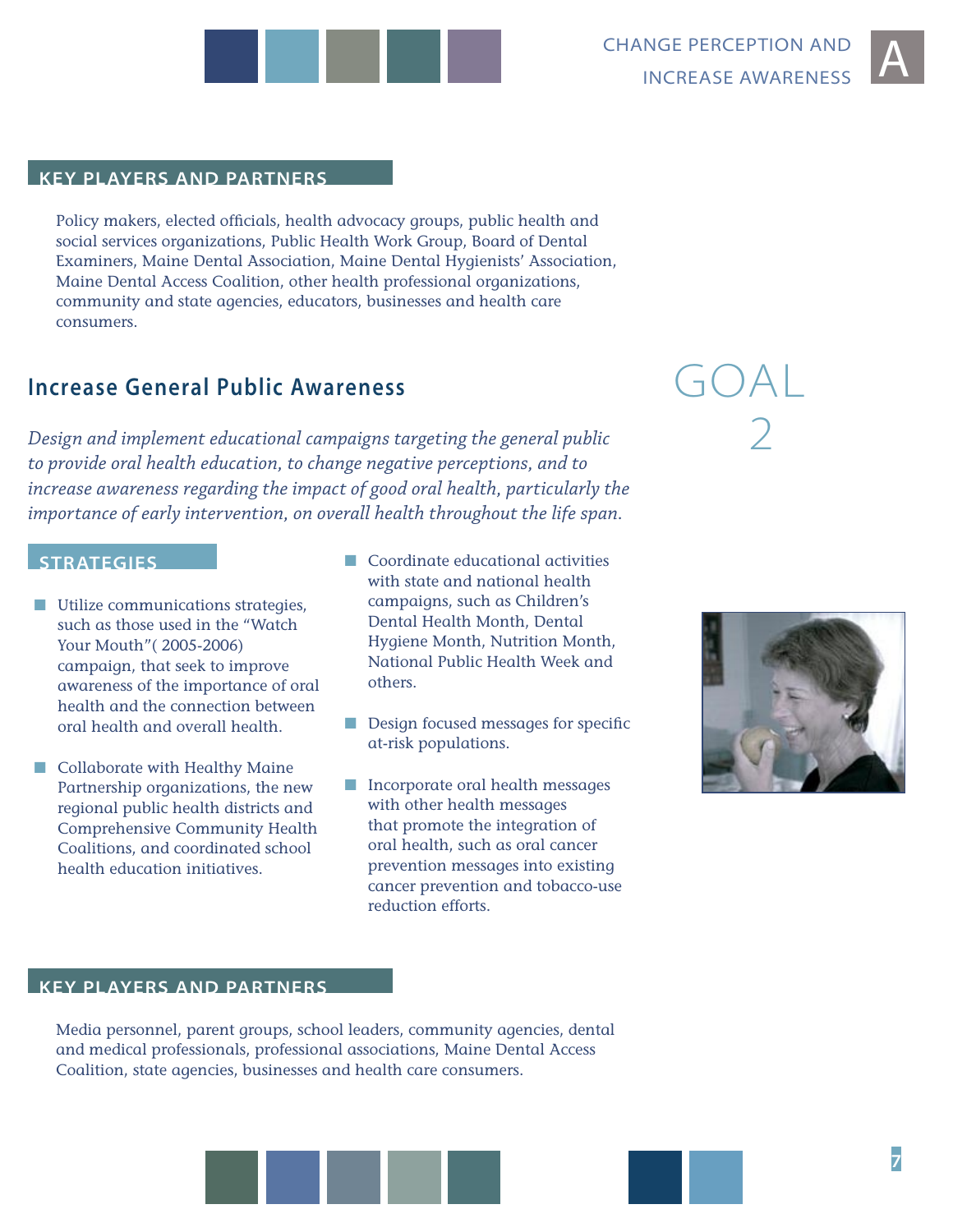

# <span id="page-13-0"></span>B Increase Prevention and Expand Access

Increase population-based prevention, early intervention programs and expanded access to high quality oral health services for Maine people throughout the lifespan.

#### Background and Challenges

*"For every dollar spent on preventive oral care, \$8 to \$50 is saved in restorative and emergency care."* 11

Many people in Maine report experiencing challenges in obtaining adequate access to dental care. Access, or lack of access, is dependent upon several factors, such as geography, availability of oral health care providers, provider willingness to treat certain population groups, costs, insurance coverage and ability to pay, as well as consumer understanding of the need for care and the motivation to seek it. With the array of factors contributing to access issues in Maine, a number of individuals belonging to diverse population groups encounter barriers to access to dental services. The issue of insurance is a particular challenge, and although recognition must be given to the differences between medical and dental insurance coverage, which is usually much more limited in scope, dental insurance is a major determinant of dental care utilization.<sup>9</sup>

Prevention programs are a viable way to reach underserved populations and to reduce the incidence and prevalence of oral and dental diseases. Preventive care is inexpensive compared to the treatment costs associated with these diseases. Prevention focuses on changing personal oral health behaviors as well as community factors and environmental influences. Providing education and early preventive interventions for children reduces the future demand for dental services; in addition, however, community involvement is necessary in order to build support for those interventions.

Expansion of current dental disease prevention and oral health promotion programs is necessary in order both to increase the overall oral health of Maine people and to reduce the costs of treatment needs and care. With an apparent shortage of dentists, Maine needs to consider their role and the roles of other dental and non-dental health professionals who can work together to implement these programs. Although many Maine residents do, and will continue to receive the dental care they need in the traditional private practice dental office setting, there are many who do not, for a wide range of reasons.

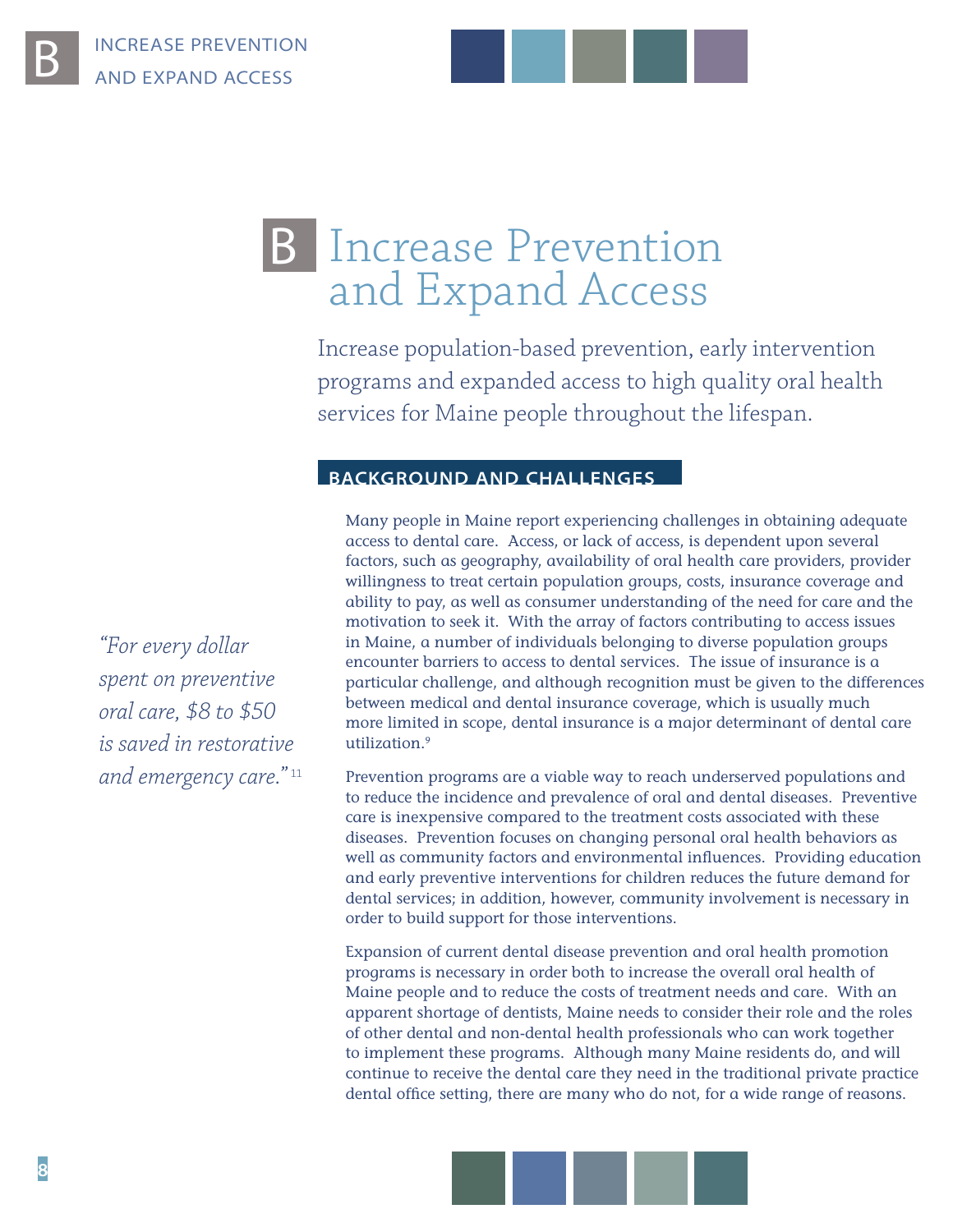<span id="page-14-0"></span>Other health professionals need continuing education and training specific to preventive oral health care. Adequate and sustainable funding is critical to support the development and implementation of preventive care programs and training for all health professionals. Further assessment may be needed to determine the scope of resources necessary to provide preventive care, especially for underserved population groups.

## Expand Prevention Programs in Schools and Communities

*Expand the use of topical fluoride rinses, dental sealants and other preventive interventions in school-based and school-linked programs and promote community water fluoridation in areas not currently being served to benefit all individuals, regardless of age.* 

#### **STRATEGIES**

- Maintain school-based and schoollinked oral health education and prevention programs in schools and communities where there are demonstrated needs for community-based services; develop incentives for schools to adopt fluoride mouth rinse and dental sealant programs.
- Explore resources and partnerships with philanthropic foundations, dental professionals and community groups to support preventive oral health programs in schools and communities.
- Establish protocols for schoolbased oral health programs to ensure good communication and coordination among schools, dental services providers and funding sources.
- Educate parents, school personnel and community members regarding the efficacy of utilizing preventive measures and treatments for children, such as

fluoride rinses and fluoride varnish as well as dental sealants.

- Support increased resources, financial and personnel, for implementing preventive services in schools, especially those that demonstrate unmet oral health needs.
- Provide resources and information regarding oral health to classroom and health education teachers to insure that oral health is integrated within comprehensive health education.
- Promote water fluoridation in communities that are not already being served.
- Develop and expand collaborations with other health and community organizations (such as but not limited to voluntary health organizations, school nurses, Healthy Maine Partnership organizations, community coalitions) to promote the integration of preventive oral health activities and messages into their work.

# $GO$ AL 3



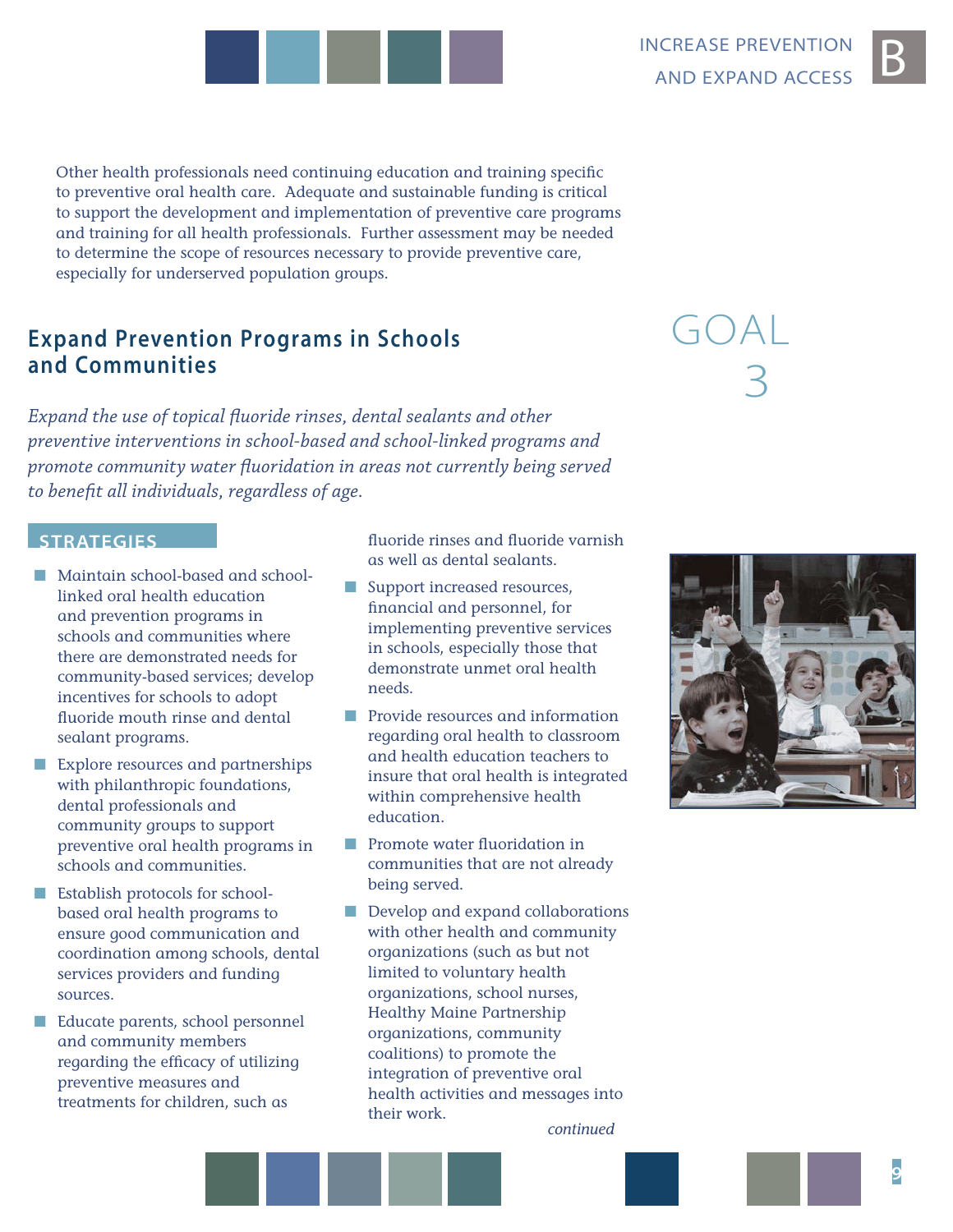

#### <span id="page-15-0"></span>Key Players and Partners

Elected officials and policy makers, school board members, oral health and other health providers, school nurses, school administrators, school health coordinators, parents, health professional associations, voluntary health organizations, Maine Primary Care Association, local community leaders, elder care facilities, community centers, businesses and health care consumers.

 GOAL 4

## Promote Dental Care for Pregnant Women

*Ensure oral health prevention and treatment services for all pregnant women, regardless of age, who do not have dental insurance.*

#### **STRATEGIES**

- Explore models from other states to design the most effective and accessible programs for Maine.
- Research national standards for dental care of pregnant women.
- Evaluate expanding MaineCare coverage for pregnant women past the 21st birthday as well as the feasibility of adding uninsured pregnant women to MaineCare priorities for dental care.
- Explore new resources for funding from private insurance and public programs.
- Collaborate with obstetricians, nurse midwives, and other primary care medical providers to promote dental care and oral health education for pregnant women.
- Promote the incorporation of oral health education and preventive care information to existing Birth and Parent Education classes and in other settings where women of childbearing age can obtain health related information

#### Key Players and Partners

Elected officials and policy makers, MaineCare and other state agency staff, WIC agencies, obstetricians, nurse midwives, other medical providers, dental providers, businesses, health care consumers and women's and children advocacy groups.

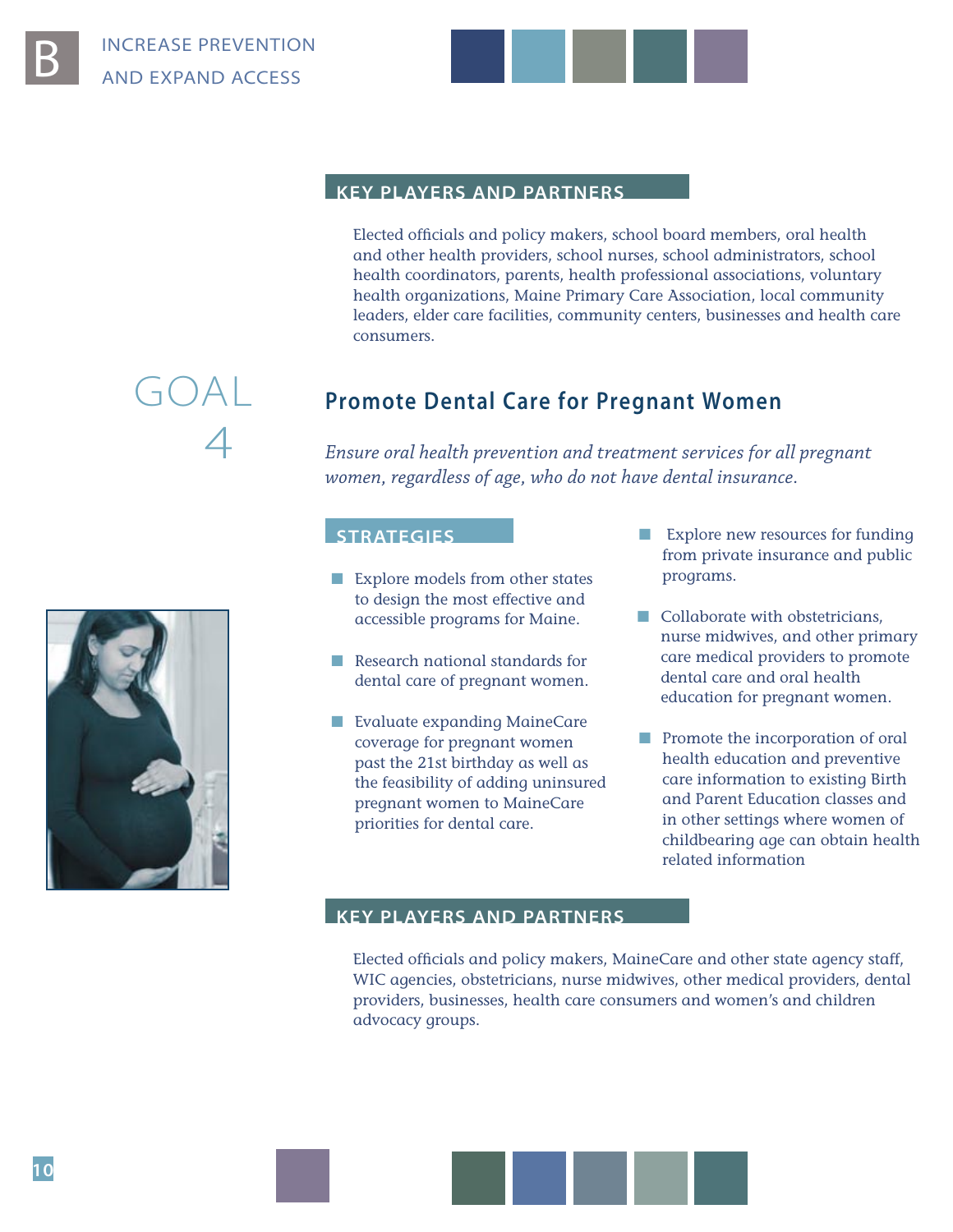

## <span id="page-16-0"></span>Ensure Early Childhood Preventive Care

*Support efforts to ensure that every child receives at least one preventive care visit by the age of one to identify early dental problems and to educate parents and caregivers regarding the methods and importance of good oral health care.*

# GOAL 5

#### **STRATEGIES**

- Implement a promotional campaign regarding the importance of preventive care that involves and is directed to medical and dental providers, parents, teachers and child care providers.
- Facilitate inclusion of anticipatory guidance (child health supervision guidelines) for oral health care into primary care providers' well child visit schedules.
- Explore resources to enable primary care providers, after certified training, to receive public and private insurance reimbursement for providing preventive oral health care.
- Promote oral health training for child care providers as part of the certification process.
- Support and promote oral health training, resource development and collaborative relationships that facilitate integration of oral health promotion and dental disease prevention activities in Head Start and Early Head Start Programs. ■
- Encourage collaboration among educators, prenatal care providers, DHHS, and home care personnel to promote positive and preventive oral health behaviors among their clients. ■



#### Key Players and Partners

Primary medical care providers, dental providers, parents, child care providers, early childhood teachers, Head Start/Early Head Start staff and families, immunization educators, elected officials and policy makers, state agencies, businesses and health care consumers.

Dental Caries: Most Common Chronic Disease in Children<sup>12</sup>

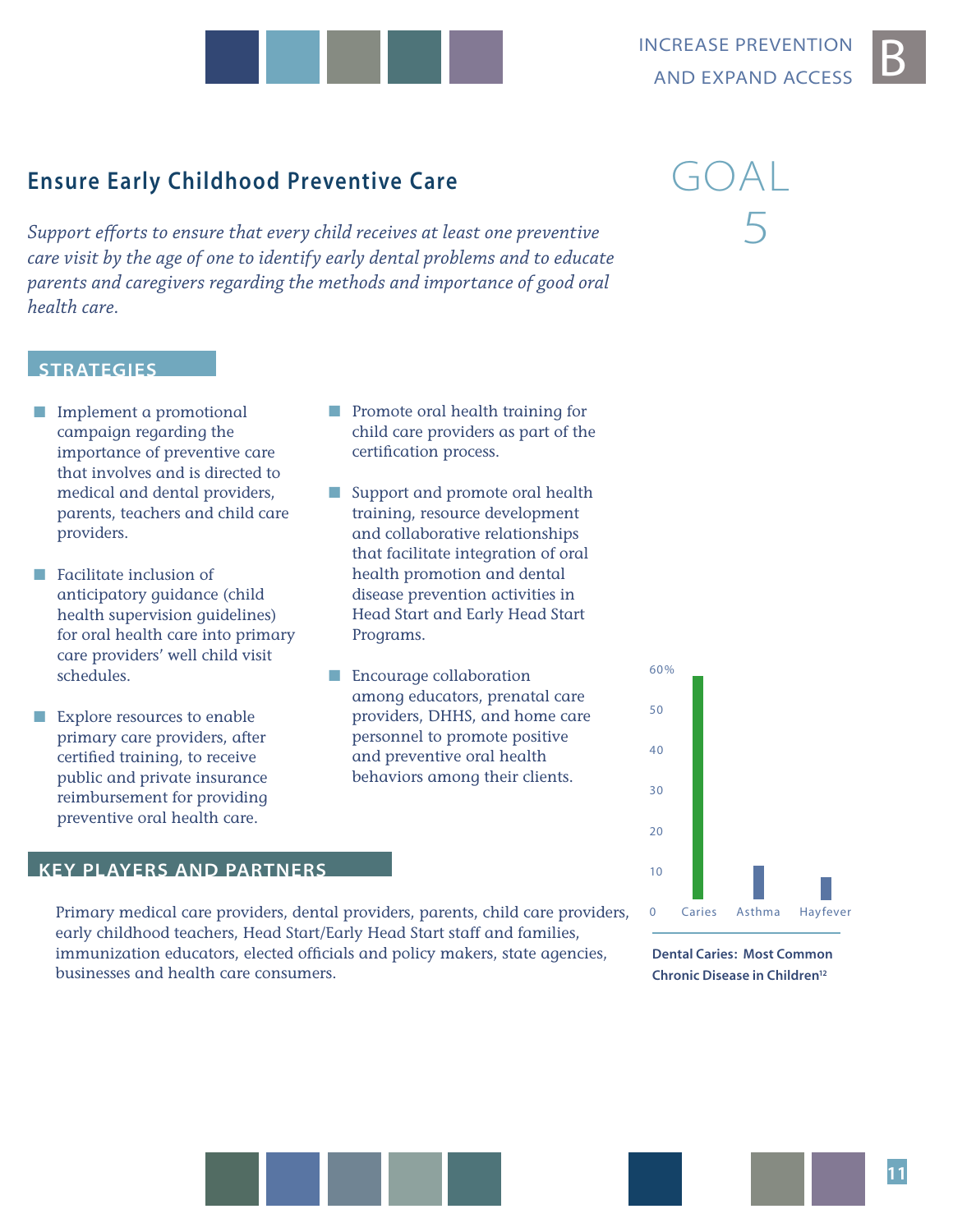# <span id="page-17-0"></span> $G()A$ 6

## Use Non-traditional Settings and Innovative Approaches to Reach Underserved Groups

*Expand preventive dental care and educational capacity with the use of nontraditional settings (e.g., schools, community settings, childcare programs) and innovative approaches to reach underserved individuals of all ages.* 

Note: Further definitions may be needed for this goal and its strategies to better describe what is meant by "non-traditional" and to clarify that different programs and interventions may be developed for different age groups and different settings. "Non-traditional" implies settings other than the traditional dental office or clinical setting.



#### **STRATEGIES**

- Research existing models in Maine and other states of oral health services provided in non-traditional settings that have not usually included dental care.
- Explore models to integrate oral health and primary health care services. ■
- Connect oral health education and screenings to existing school health programs, services and school-based health centers.
- Promote oral health screenings in all schools and yearly oral exams in elder care facilities in order to identify and refer urgent care needs and to help monitor oral health status.
- Explore the current role of dental hygienists in schools and in facilities for the elderly.
- Explore and evaluate the use of mobile dental programs for their effectiveness in Maine.
- Collaborate with workplace wellness programs to include oral health services and education.
- Support inclusion of oral health in priorities of Healthy Maine Partnerships, the new regional public health districts and Comprehensive Community Health Coalitions, and provide adequate funding.
- Expand co-location of dental preventive services in WIC clinics for women and children and in other programs that provide services to children and families; for example, promote training in techniques for oral health screening, preventive education, and early interventions for home visitation program staff. ■
- Promote training for care providers in techniques for maintaining oral health for residents in nursing homes, long-term care and hospice facilities. ■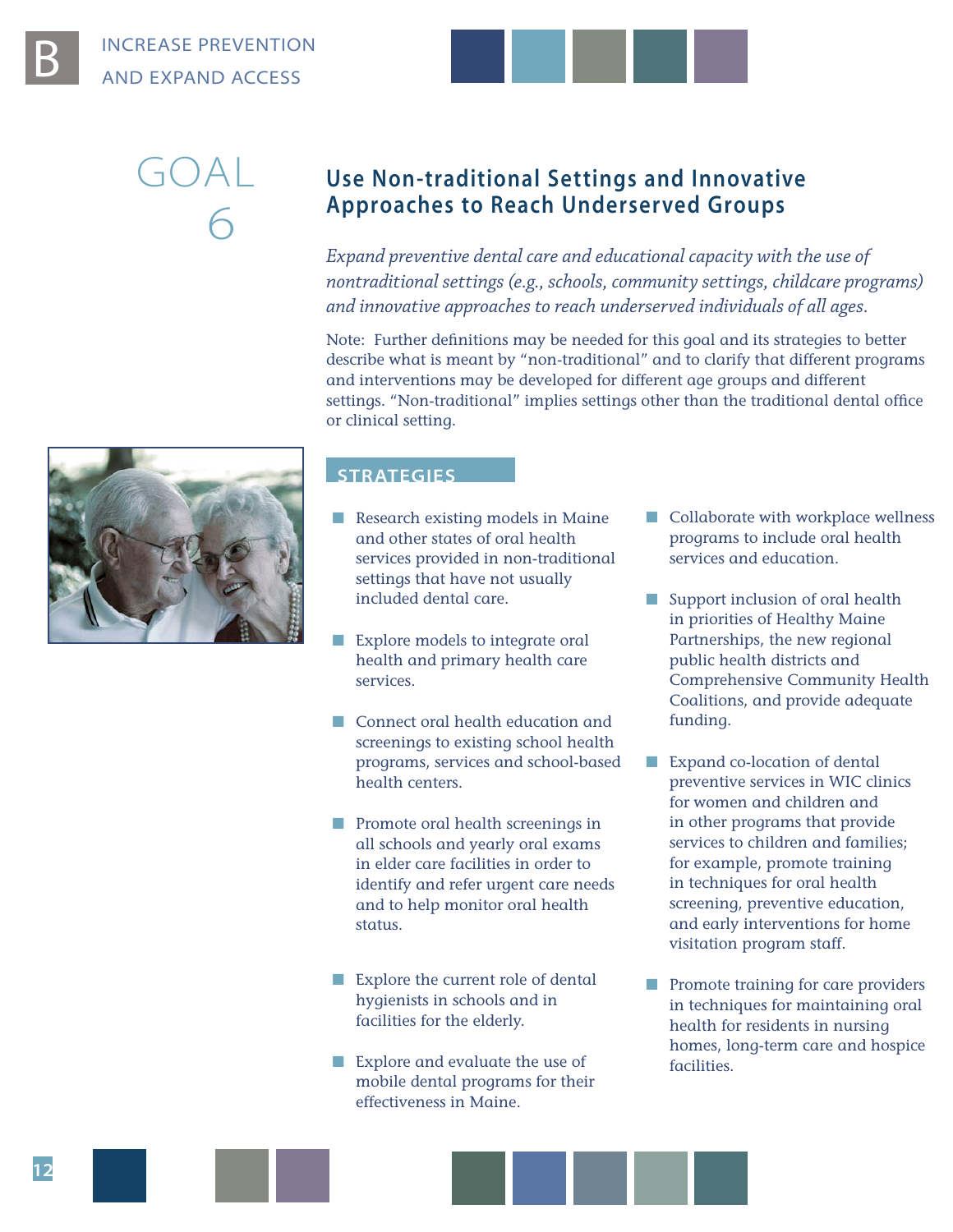

#### <span id="page-18-0"></span>Key Players and Partners

Maine CDC, Department of Education, MaineCare, Healthy Maine Partnerships, Maine Primary Care Association, private foundations, school boards, nursing home associations and other agencies involved with senior citizens, dental providers, other health professionals, businesses, employers and health care consumers.

# C Improve Service Delivery

Enhance oral health partnerships and infrastructure to improve the knowledge base of all health providers and assure the delivery of quality services.

#### Background and Challenges

Oral health care in Maine relies primarily on services delivered through the private sector by dental professionals (dentists, dental hygienists and dental assistants), and many people do and will continue to seek and obtain the dental care they need through this model. For those who do not, the public health infrastructure and safety net health services providers are a significant source of care. However, care available through the public health infrastructure, provided in 2007 by about 20 public and private non-profit organizations in close to 30 locations throughout the state, is not coordinated through a central agency, and the availability of services varies widely among and within geographical regions. Needs within both the public and private spheres remain unmet. Together, these two spheres comprise the oral health infrastructure. Coordination and collaboration can maximize the resources of both.

By enhancing partnerships and collaborations within the existing oral health infrastructure while utilizing current professionals both in innovative ways and to the maximum of their education, training and abilities, oral health services can be delivered more effectively and with maximum quality. Expanding the knowledge base of non-dental health providers along with that of dental professionals is also critical to the best and most effective and efficient use of these resources. As noted above, other health professionals need training specific to preventive oral health care. Adequate and sustainable funding is critical to support the development and implementation of preventive care programs and training for all health professionals.





*continued*

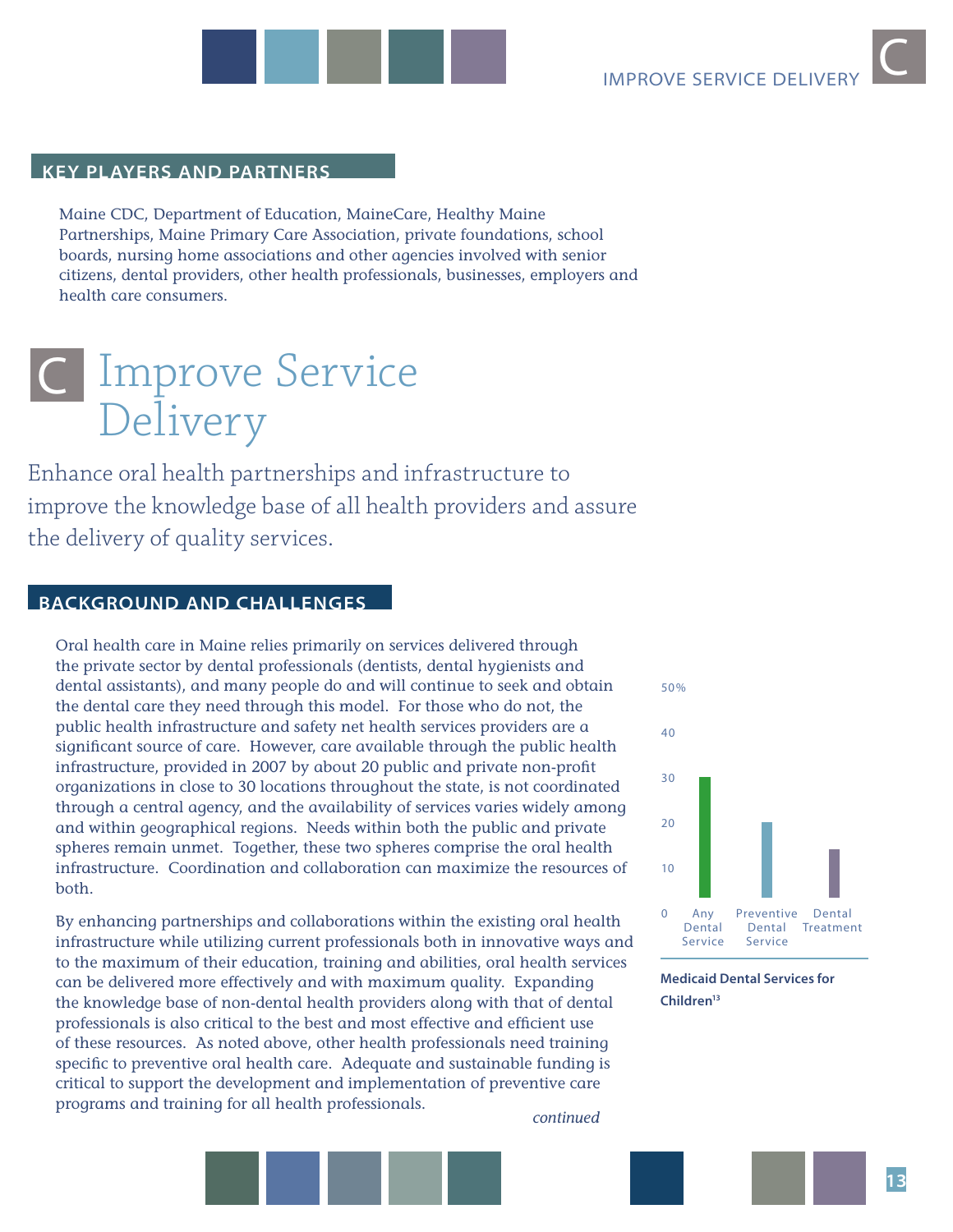#### <span id="page-19-0"></span>**IMPROVE SERVICE DELIVERY**

# $(A \cap C)$ 7

## Improve Current System Infrastructure

*Examine the current infrastructure to improve delivery systems, determine the unmet needs of specific population groups, and expand public and nonprofit community-based oral health services to better serve the oral health needs of all population groups.*

#### **STRATEGIES**

- Analyze data regarding the distribution of dental providers, dental centers and clinics, uninsured persons, and related demographic factors to assess the current delivery system, gaps, and unmet needs.
- Review data and relevant information from other sources, for example, the Board of Dental Examiners, reports from dental hygienists working in public health supervision status, community agencies, hospitals, Head Start Centers, WIC agencies, and others.
- Work with the Office of MaineCare Services, the Public Health Work Group, and others to support improvements in the processes of, enhancements to, and incentives in the MaineCare Dental Program that may increase access to dental services such as, but not limited to, reviewing and adjusting reimbursement rates.
- Assess the capacity and sustainability of the existing public health delivery system relative to the provision of oral health care.
- Develop effective strategies for recruitment and retention of professionals who are providing dental public health services. ■
- Explore models and create opportunities to integrate the provision of oral health services in settings not currently providing these services, for example, hospital-based programs (such as the Maine-Dartmouth Family Medicine Institute) and volunteer/ free medical clinics.
- Support initiatives that maximize the ability of allied dental personnel (dental hygienists, expanded function dental assistants, and dental assistants) to provide preventive services within the oral health infrastructure, and particularly in public and non-profit community-based oral health settings.
- Investigate funding sources to support the public health infrastructure system for the provision of oral health care.
- Explore changes in private insurance contracts in Maine to support coverage of preventive oral health services provided outside of traditional dental office settings by licensed providers other than dentists.

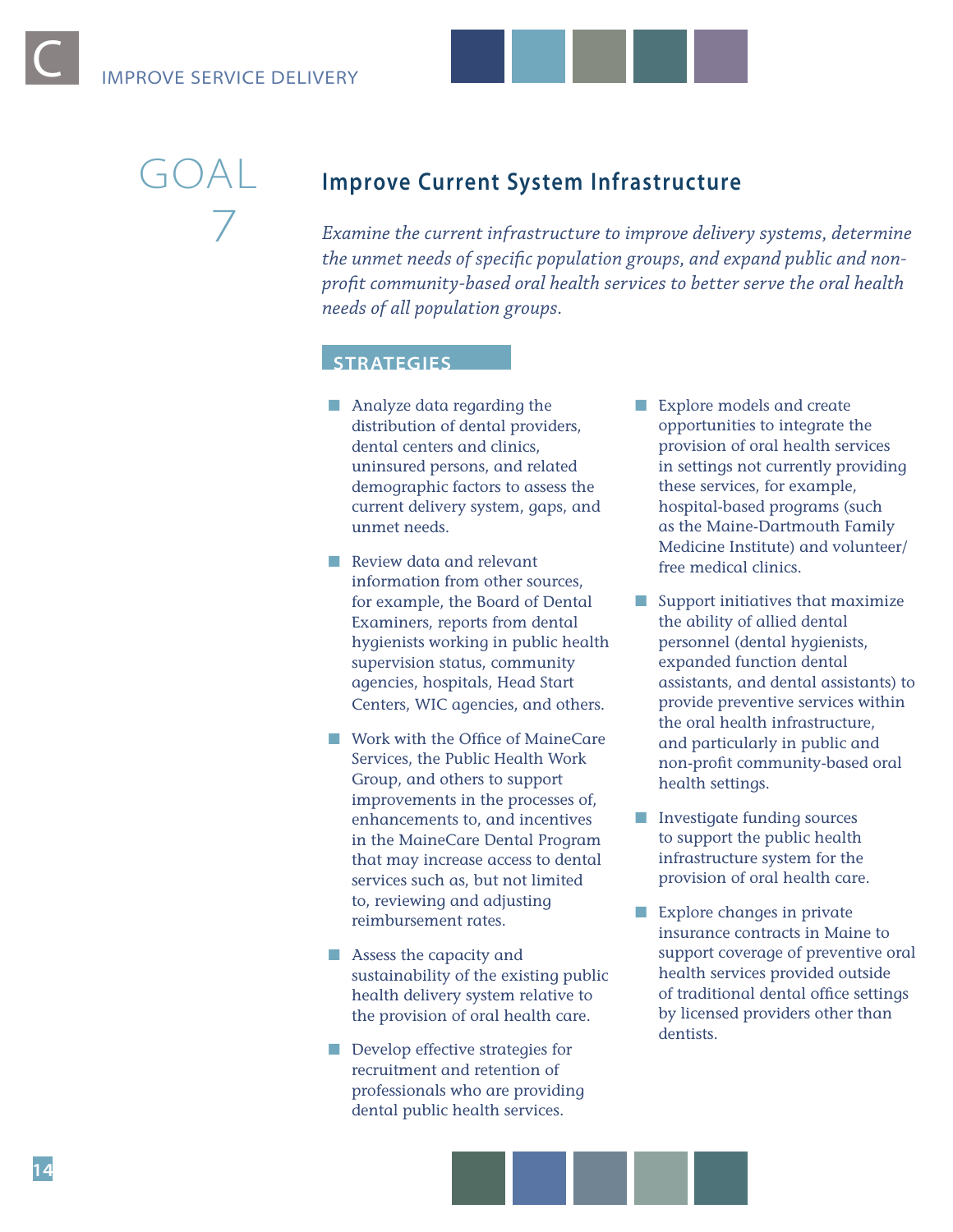

#### <span id="page-20-0"></span>Key Players and Partners

Dental and medical professionals, elected officials and policy makers, Board of Dental Examiners, state agencies, MaineCare, community agencies, public health stakeholder groups, Maine Primary Care Association, hospitals, businesses and health care consumers.

#### Increase Oral Health Knowledge Base

*Disseminate up-to-date and scientific, evidence-based oral health information to all health professionals and encourage timely implementation of new knowledge and techniques in order to improve oral health outcomes for consumers of all ages.* 

#### **STRATEGIES**

- Provide information and opportunities for training that focus on oral health to health related associations and organizations.
- Encourage inclusion of oral health in health related association and organization strategic plans, especially in physician groups.
- Ensure all trained health professionals hold a basic level knowledge of oral health issues and early intervention as a component of overall health and well-being before exiting their professional training programs.
- Promote the provision of continuing education credits

for non-dental professionals to encourage training in oral health promotion and dental disease prevention interventions.

- Distribute guidelines for prevention and treatment of oral diseases for all age groups to primary medical care providers and encourage their use.
- Focus educational efforts for pediatricians and other primary care physicians to support oral health, and provide appropriate materials to physician offices.
- Promote collaborations and sharing of information and innovative techniques between oral and medical health professionals.





#### Key Players and Partners

Physicians, physician's assistants, nurse practitioners, nurses, health associations and organizations, dental professionals, school boards, educational institutions and organizations, professional medical organizations, businesses and health care consumers.

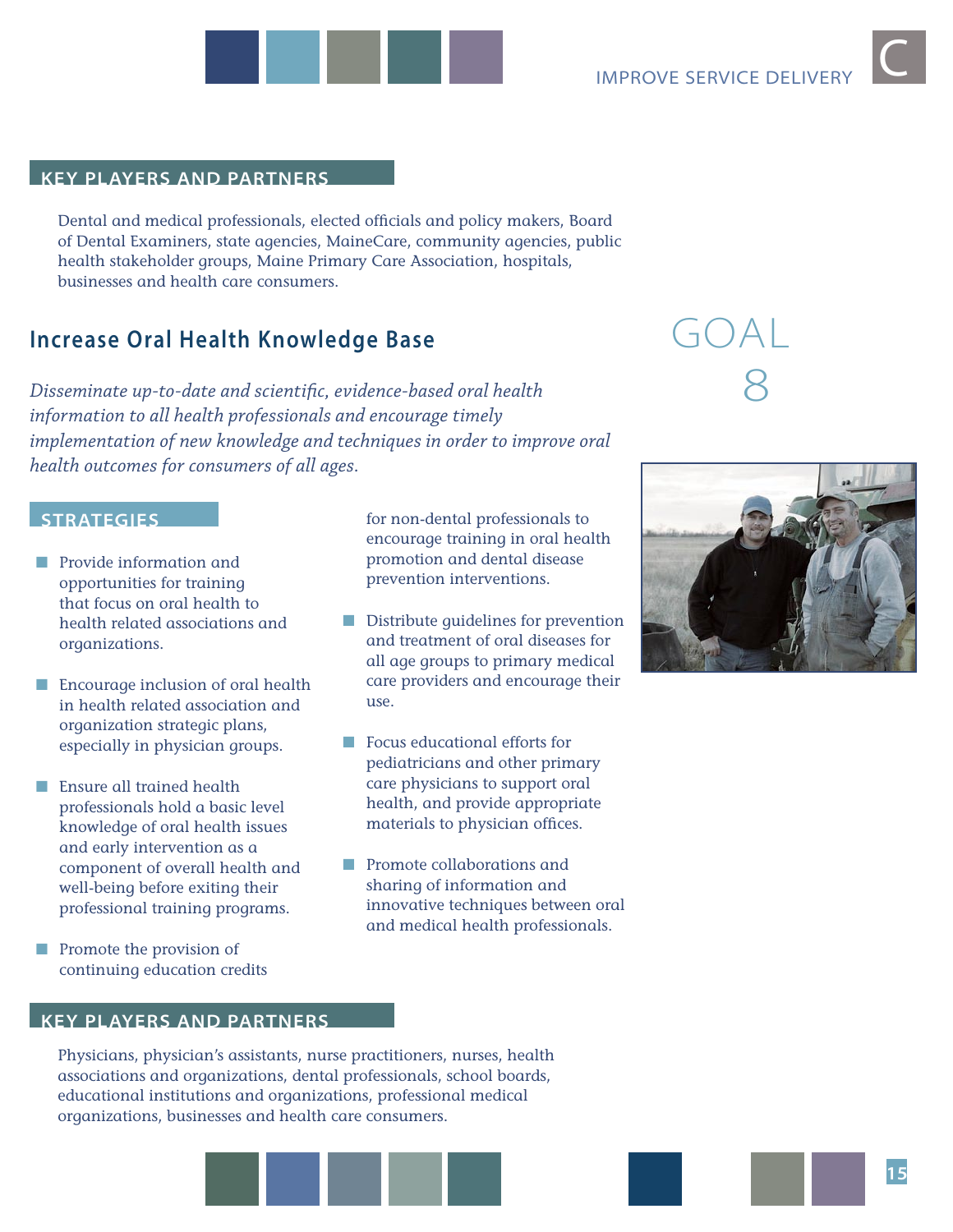

<span id="page-21-0"></span> GOAL 9

## Provide Evidence-Based Evaluation

*Evaluate oral health programs and services in Maine in terms of their impact on access, health outcomes and their application of best practices, to define future statewide oral health needs.* 

Maine CDC and other state agencies, dental professional associations, Board of Dental Examiners, Maine Health Data Organization, Maine Health Information Center, educational institutions, public health stakeholder

#### **STRATEGIES**

- Develop and maintain a comprehensive oral health surveillance system to identify and monitor oral health status and access to oral health services.
- Determine best data collection tools to standardize measurement of outcomes.
- Examine best and "promising" practices in Maine and in other states for models for programs, financing, and evaluation that can be replicated and/or adapted for use.

Key Players and Partners

groups, businesses and health care consumers.

- Disseminate best practice methods in clinical practice and policy.
- Implement ongoing monitoring and evaluation of milestones to analyze the impact of oral health initiatives on health status.



2000

Estimated Population: per Doctor and Dentist 14

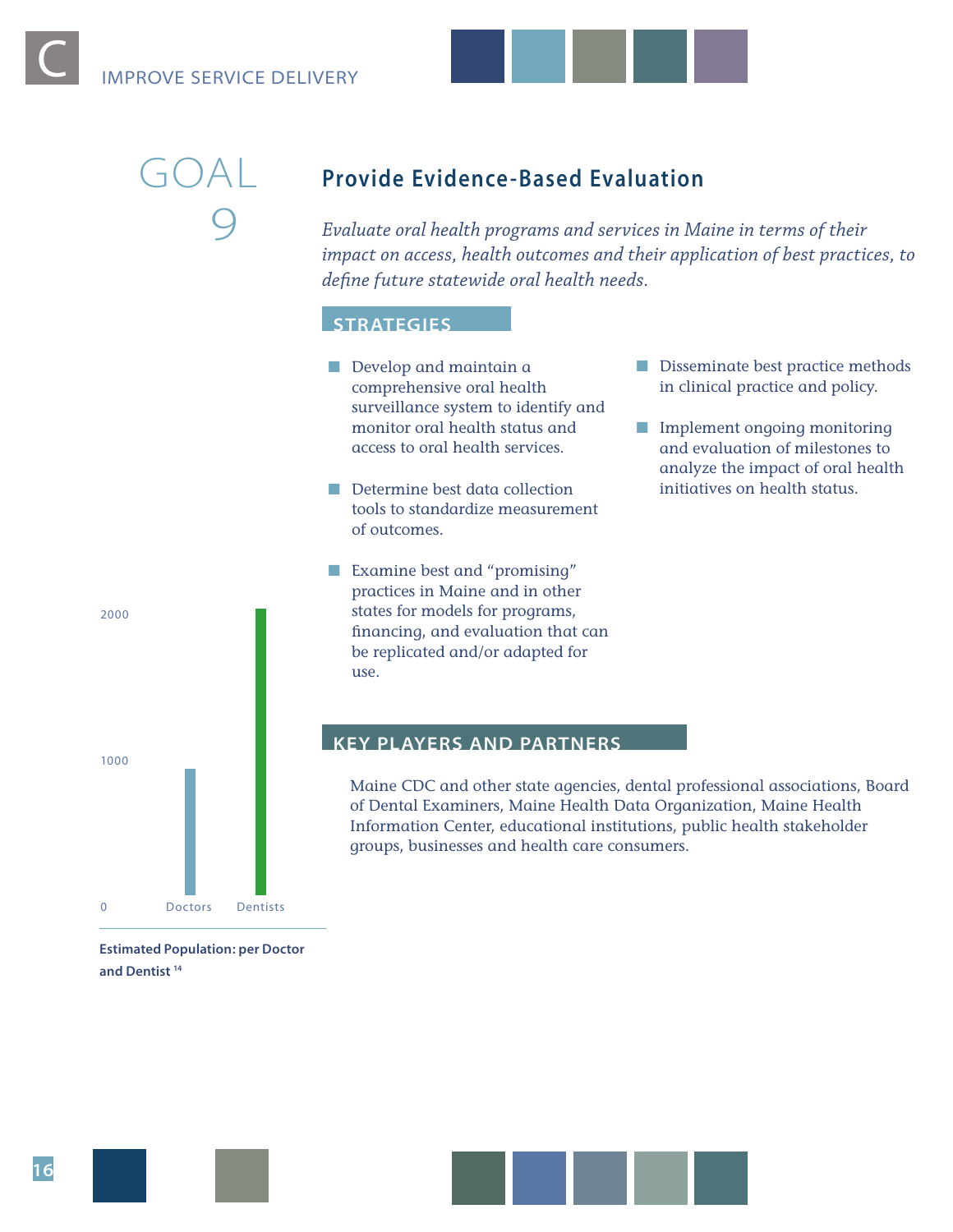## <span id="page-22-0"></span>Increase Partnerships

*Collaborate with other State departments and agencies to facilitate integration of oral health with general health initiatives and cultivate public-private partnerships to support oral health improvements for all residents of Maine.* 

# GOAL 10

#### **STRATEGIES**

- Explore methods to enable partnerships that promote oral health services and awareness.
- Identify state-level programs for possible collaborations, such as Head Start and WIC.
- Utilize existing tools, programs (for example, tobacco and cancer control), and policies that support the integration of oral health with other health programs.
- Engage the business community in supporting oral health initiatives.
- Provide guidance and support, with the Maine Department of Education, for the implementation of oral health promotion and education within the Maine Learning Results.
- Promote the inclusion of oral health activities in schools, elder facilities and worksite wellness programs.
- Increase awareness of the importance of oral health through education and collaboration with the Coordinated School Health Program.
- Collaborate with home health agencies, Area Agencies on Aging and others to promote inclusion of dental care and oral health services for the homebound and elderly, in conjunction with the Office of Elder Services of the Department of Health & Human Services.
- Encourage employers with employee dental plans to promote oral health initiatives.



#### Key Players and Partners

State departments, state agencies, community organizations, home health agencies, Area Agencies on Aging, Maine Primary Care Association, school professionals, insurance companies, private foundations, health professional associations, the Chamber of Commerce, businesses and health care consumers.

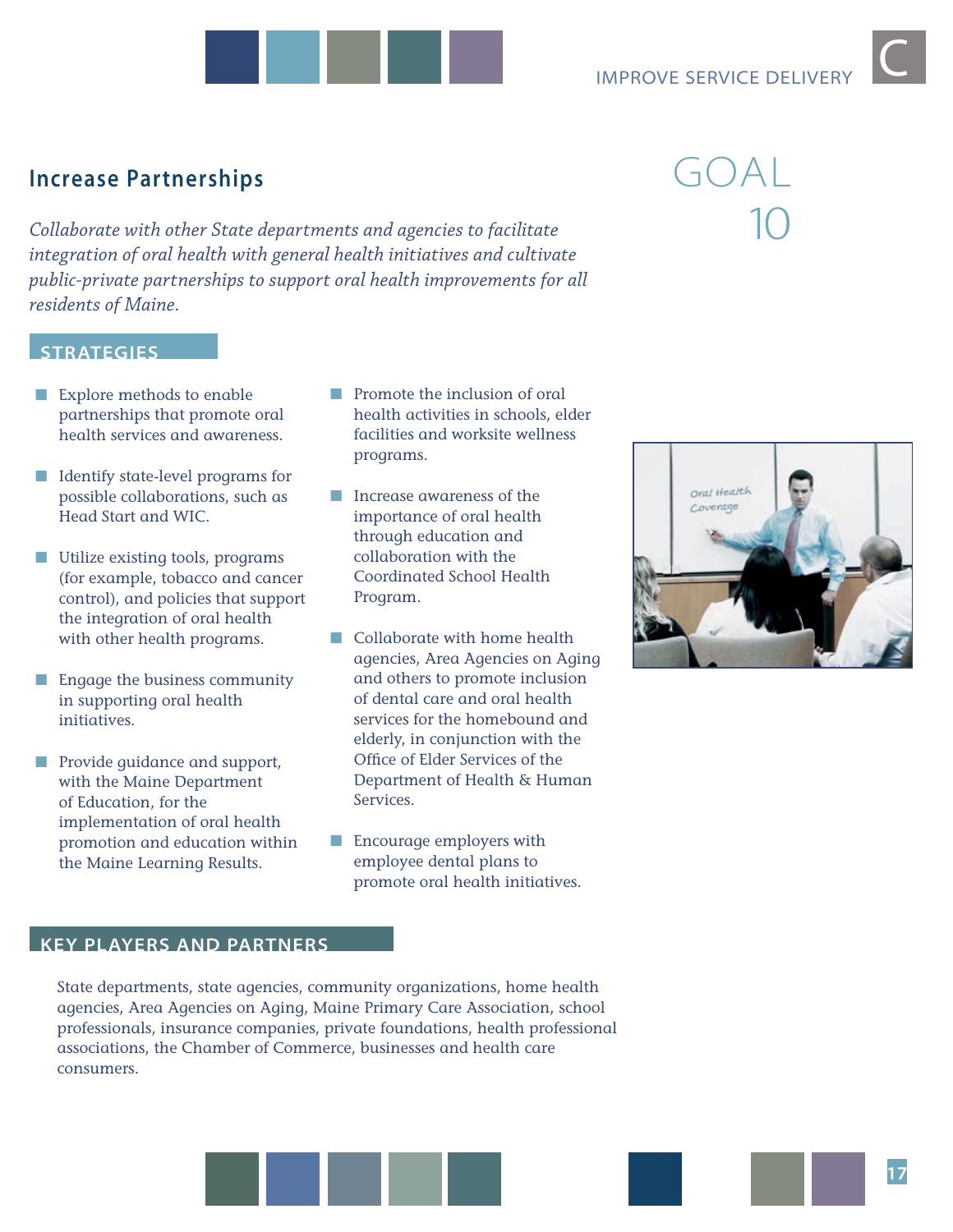# <span id="page-23-0"></span>D Expand the<br>Dental Workforce

Expand the capacity and ability of the dental workforce to provide access to cost-effective, high quality oral health services for all Mainers.

#### Background and Challenges

The availability of an adequate number of dental health professionals – dentists, dental hygienists, and dental assistants – is necessary to meet the oral health needs of all Maine residents. There are substantial concerns about the number and distribution of dental professionals, particularly dentists, currently practicing nationally and in Maine, and these concerns are expected to continue into the foreseeable future. Predicting Maine's needs must include analysis of complex factors. Meeting those needs will mean not only utilizing current professionals both in innovative ways and to the maximum of their educations, but also developing and implementing strategies to recruit practicing dental professionals to Maine and encouraging more young people to pursue dental careers. These strategies will contribute to our ability to increase access to dental care and will enable expansion of currently available services.

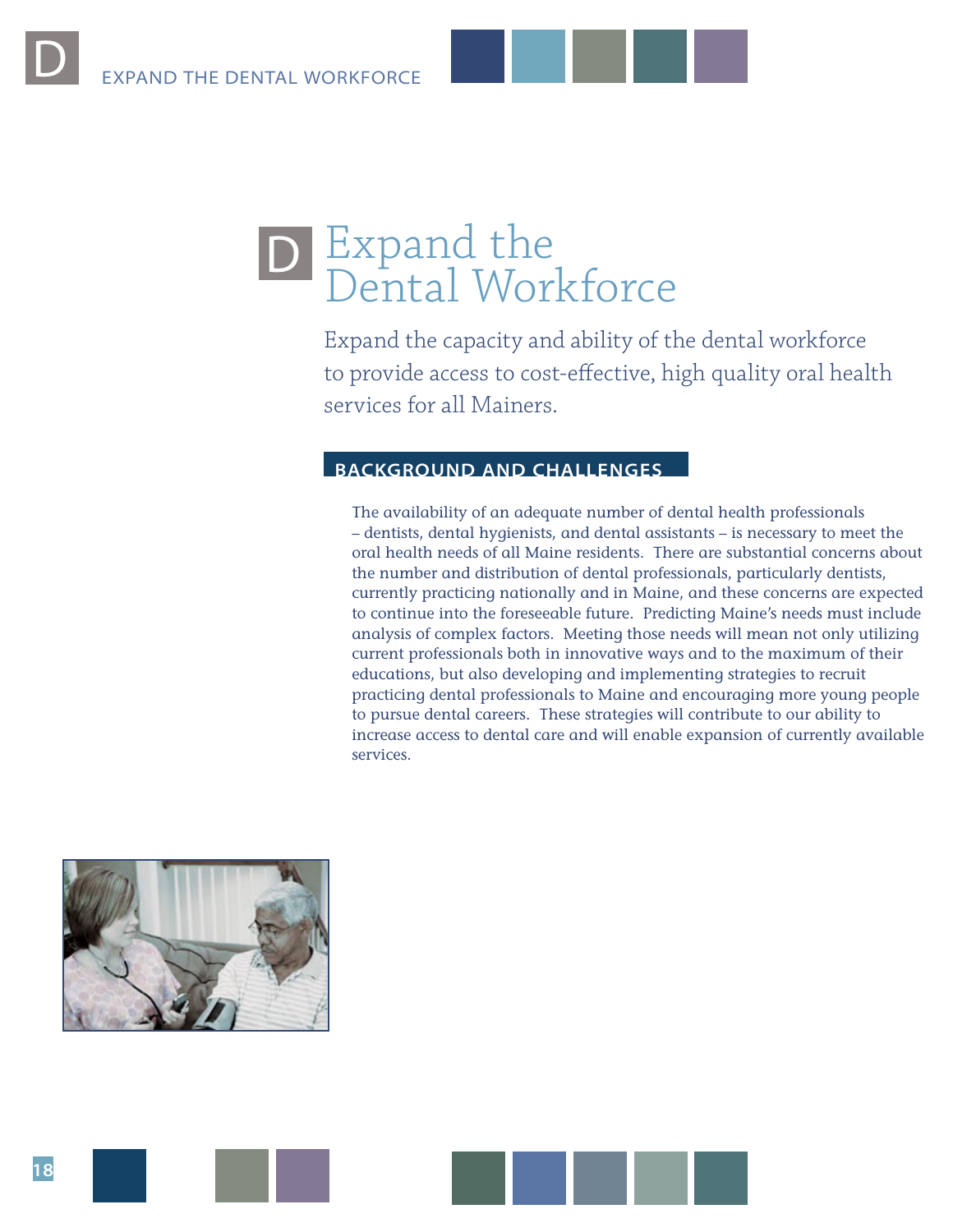## <span id="page-24-0"></span>Redefine and Expand Roles of Dental and Medical Professionals

# GOAL 11

*Increase effectiveness of the dental workforce by redefining and expanding the roles of dental and medical professionals, within and according to their respective scopes of practice.* 

#### **STRATEGIES**

- Support implementation of the Expanded Function Dental Assistant (EFDA) legislation that passed in 2005. (PL Ch. 322, 2005)
- Review and monitor the development of emerging models for new dental health care team members, including for example advanced practice models for dental hygienists (such as the Advanced Dental Hygiene Practitioner) and preventive oral health services providers in medical settings, and evaluate these for effectiveness in Maine.
- Assess and evaluate the impact of public health supervision status for dental hygienists on access to preventive services for underserved

populations, and explore the development of models based on current programs and initiatives to maximize effectiveness.

- Explore development of appropriate certifications and/or quality assurance mechanisms that facilitate interdisciplinary approaches to improving oral health in Maine and improve overall workforce capacity and productivity.
- Integrate oral health care with well baby, well child and adult annual medical visits. ■
- Encourage education in oral health promotion and dental disease prevention for physicians and their staff. ■

*There are substantial concerns about the number and distribution of dental professionals, particularly dentists, currently practicing in Maine.*

#### Key Players and Partners

Oral health professionals, Board of Dental Examiners and other health professionals and their regulatory boards, educators (secondary and university level), Financial Authority of Maine (FAME), the Maine Primary Care Association, businesses and health care consumers.

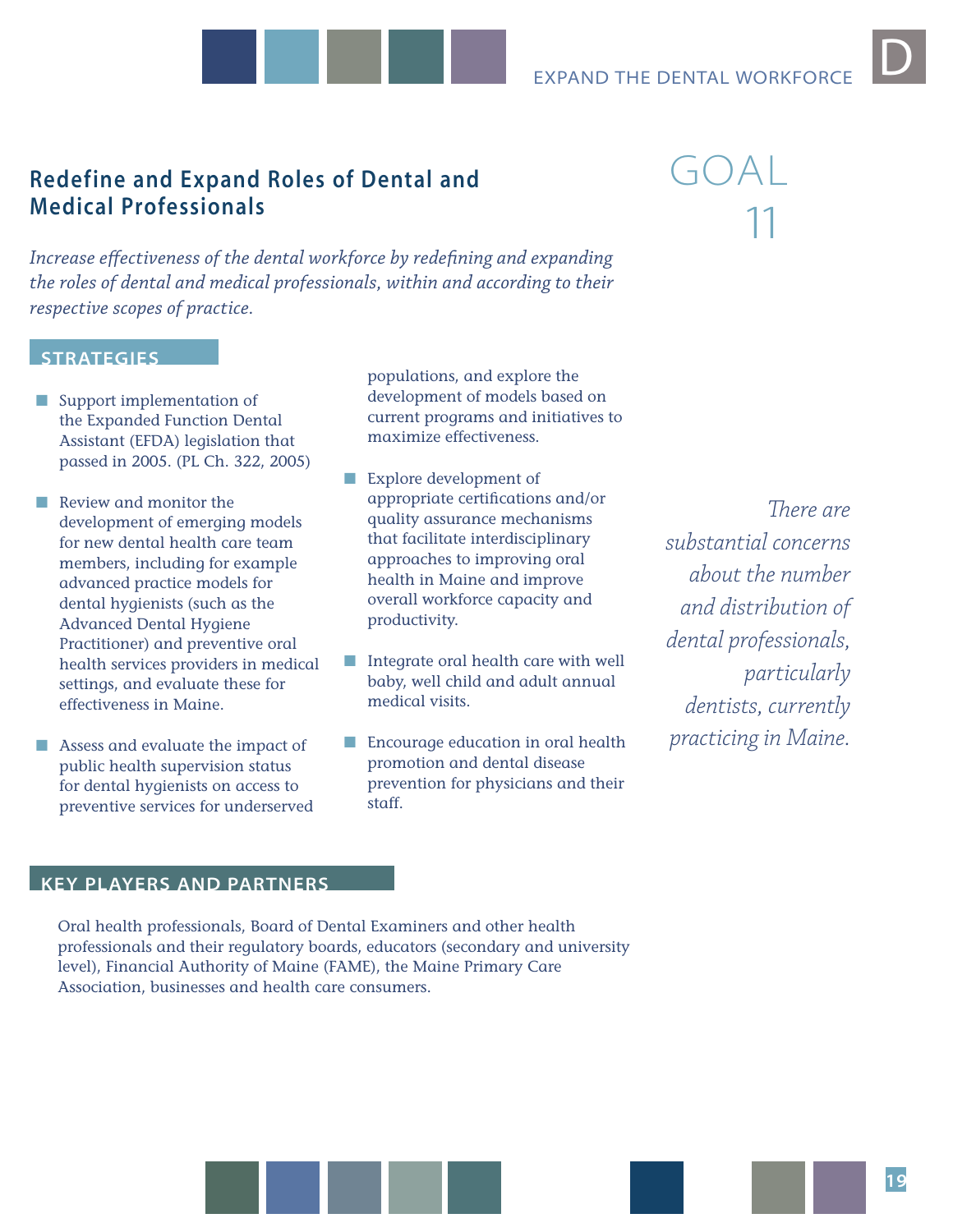<span id="page-25-0"></span> GOAL 12

## Recruit and Retain Dental Professionals

*Recruit and retain an adequate number of qualified dental professionals to meet the oral health needs of the people of Maine.* 

#### **STRATEGIES**

- Support initiatives in secondary schools and colleges to interest students in, and prepare them for, oral health care careers.
- Consult research on retention in host states of medical students and physicians serving externships, internships and residencies for relevance and lessons learned for application to Maine initiatives with dental providers.
- Support collaboration to expand dental residency programs in Maine.
- Explore the feasibility of establishing a dental school in northern New England or of developing cooperative relationships with dental schools in the Northeast.
- Expand externship programs for dental students to encourage relocation to Maine.
- Encourage the expansion of loan forgiveness programs, especially for those serving at-risk and underserved populations. ■
- Encourage increasing the supply of dental providers by recruiting from the military and from out-of-state.
- Explore methods to assure transfer of practices from retiring dentists to new dental professionals in order to provide continuity of access and care.
- Encourage and support coordinated and cost-effective recruitment efforts. ■



1500

Oral health professionals, educators (secondary and university level), AHEC (Area Health Education Center), oral health educators, private foundations, elected officials and policy makers, retiring dentists, FAME (Finance Authority of Maine), professional associations, public health stakeholder groups, dental practice brokers, the business community and health care consumers.

Key Players and Players

Doctors and Dentists in Maine 15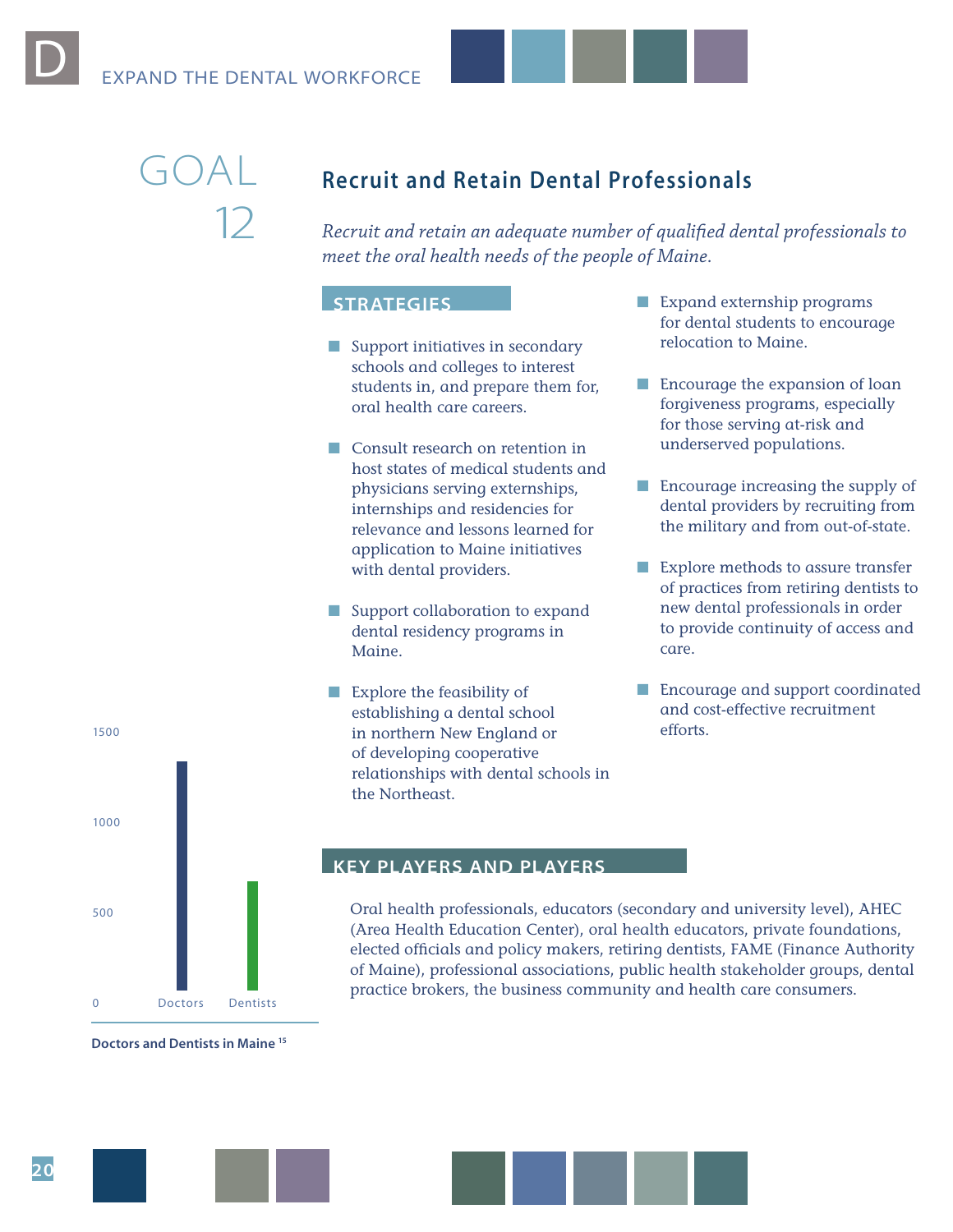## <span id="page-26-0"></span>Expand Breadth and Diversity of Education Available to Oral Health Professionals

# GOAL 13

*Promote educational opportunities and experiences to enable oral health professionals to expand services to the at-risk and under-served populations of all age groups, including older adults and elders as well as children.* 

#### **STRATEGIES**

- Identify and promote opportunities for skills development training programs for dental professionals on working with children, individuals with behavioral health concerns, older adults and the elderly, and children and adults with developmental disabilities.
- Explore the use of financial incentives for dental professionals to serve at-risk and under-served populations.
- Support collaborations that facilitate and provide crosstraining of health professionals; for example, the Maine Dental Association and the American College of Obstetricians and Gynecologists (ACOG) would offer a CE course on oral health during pregnancy that would benefit both groups of health professionals.

#### Key Players and Partners

Maine Dental Association, Maine Dental Hygienists' Association, other health professional associations, Maine CDC and other state, community and voluntary agencies, educators (university level), AHEC, the Maine Primary Care Association, businesses and consumers.

21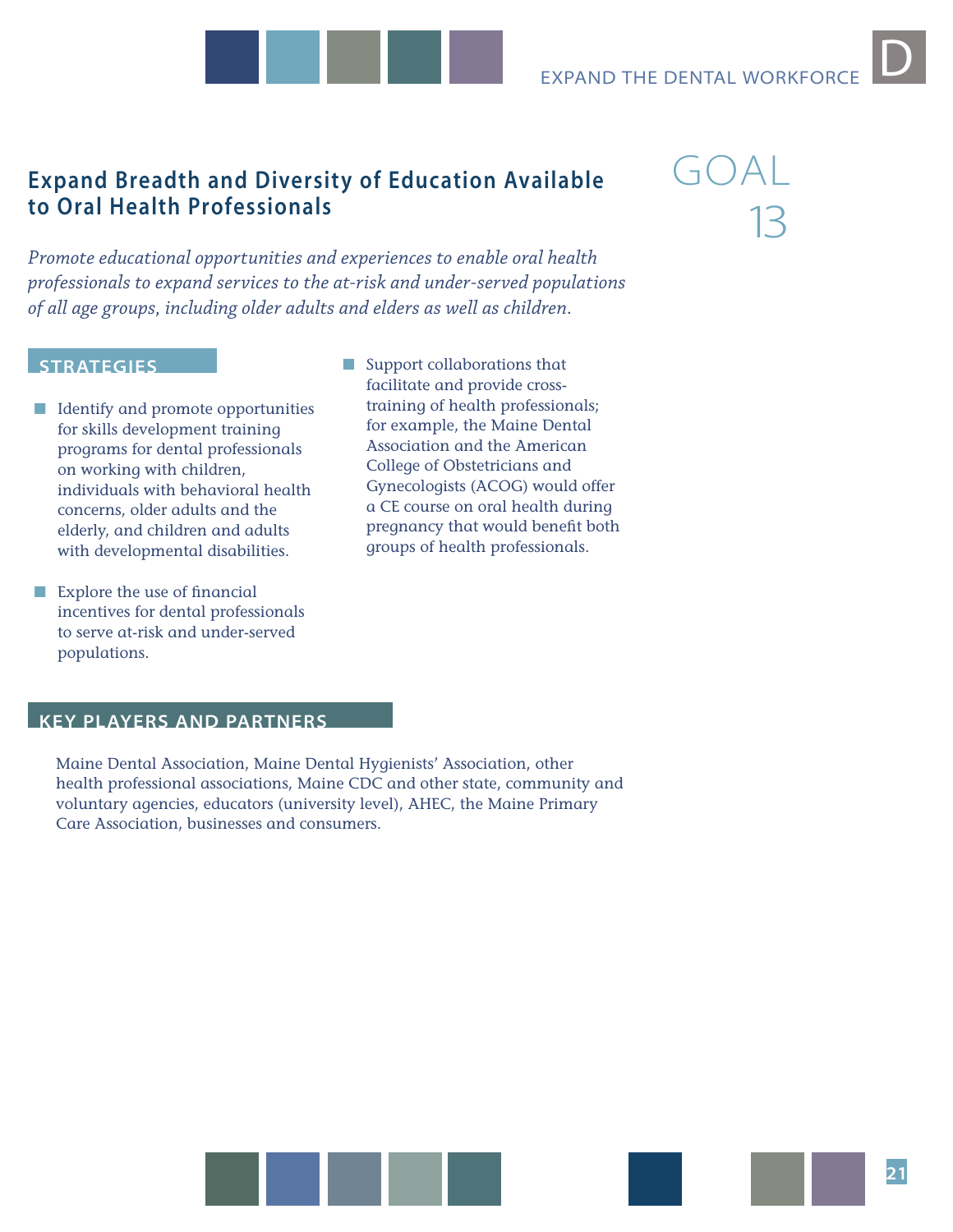#### <span id="page-27-0"></span>GLOSSARY



Access Many definitions of "access" have been suggested. In general, "access" is the ability to obtain needed and appropriate services in a timely manner. Access to care has been defined by the Institute of Medicine's Committee on Monitoring Access to Personal Health Care Services as "the timely use of personal health services to achieve the best possible health outcome."

Advanced Dental Hygiene Practitioner (ADHP) A master's level certification that allows licensed dental hygienists to work independently yet in collaboration with dentists and other health care providers to provide new venues for service and increase entry points. According to the American Dental Hygienists Association, the ADHP is a dental hygienist who has graduated from an accredited dental hygiene program and has completed an advanced educational curriculum, approved by the American Dental Hygienists' Association, which prepares the dental hygienist to provide diagnostic, preventive, restorative and therapeutic services directly to the public.

At-risk populations High relative risk of oral disease relates to socio-cultural determinants such as poor living conditions; low education; lack of traditions, beliefs and culture in support of oral health. Communities and countries with inappropriate exposure to fluorides imply higher risk of dental caries and settings with poor access to safe water or sanitary facilities are environmental risk factors to oral health as well as general health. (From the World Health Organization)

Consumers Users and potential users of oral health services

Dental Sealant A dental sealant is a clear and protective coating that is applied to the chewing surfaces of molar teeth. The sealant protects the tooth from developing a cavity by shielding against bacteria and plaque. Sealants are most commonly placed on children's permanent teeth (rather than primary teeth).

Evidence-based treatments Evidencebased practices are specific clinical guidelines that help bridge the gaps between what researchers find to be effective treatment and what is implemented at the practice level. Their use is growing in all areas of health care in an effort to reduce errors and improve health.

Expanded Function Dental Assistant (EFDA) The Maine Board of Dental Examiners defines this as a certified dental assistant (CDA) or a licensed dental hygienist who has successfully completed a Board approved EFDA training program and who has been issued a certificate by the Board to perform reversible intraoral procedures as defined by Board Rules, Chapter 3, under the direct supervision of a dentist. See the Maine Dental Practice Act at http://www.mainedental.org/statutes.htm

Fluoridation The adjustment of the natural fluoride concentration of fluoride-deficient water in water supplies to the level recommended to help prevent dental caries (tooth decay).

**Fluorides** Products designed to augment fluoride delivery to teeth such as topical fluoride applications, including toothpaste, professional fluoride treatments including fluoride varnish, supplemental fluorides provided in drops or tablets, and fluoride mouthrinse.

Intervention A procedure or action that will diminish the need for more difficult and costly treatment later on, such as increased education, application of sealants, oral screenings, etc.

Non-traditional settings Settings other than the traditional dental office or clinic, such as schools, childcare settings, community centers, etc.

Oral health Oral health means more than healthy teeth and the absence of disease. It involves the ability of individuals to carry out essential functions such as eating and speaking as well as to contribute fully to society. It means being free of chronic oral-facial pain conditions, oral and pharyngeal (throat) cancers, oral soft tissue lesions, birth defects such as cleft lip and palate, and scores of other diseases and disorders that affect the oral, dental, and craniofacial tissues, collectively known as the craniofacial complex. (Oral Health in America: A Report of the Surgeon General, September 2000)

Patient-centered care Providing care to the specific needs and circumstances of each individual, that is, to modify the care to respond to the person, not the person to the care.

**Preventive care** Interventions such as educating, screening, cleaning, applications of fluoride varnishes and sealants and early caries detection and remediation.

Public awareness The processes of informing the general population, increasing levels of consciousness about risks and how people can act to maintain oral health and reduce the risks of oral disease.

Underserved populations All race/ethnic populations with health disparities including African American, Hispanic (Mexican, Puerto Rican, Cuban, Central or South American, or other Spanish culture or origin regardless of race), American Indian or Alaskan Native, Asian or Pacific Islanders; low income rural (e.g., Appalachian) or urban dwellers; Special needs populations (e.g., physically or mentally disabled); people living with HIV/AIDS; the elderly; and home-bound and institutionalized individuals. (From the Health Disparities Program of the National Institute of Dental and Craniofacial Research)

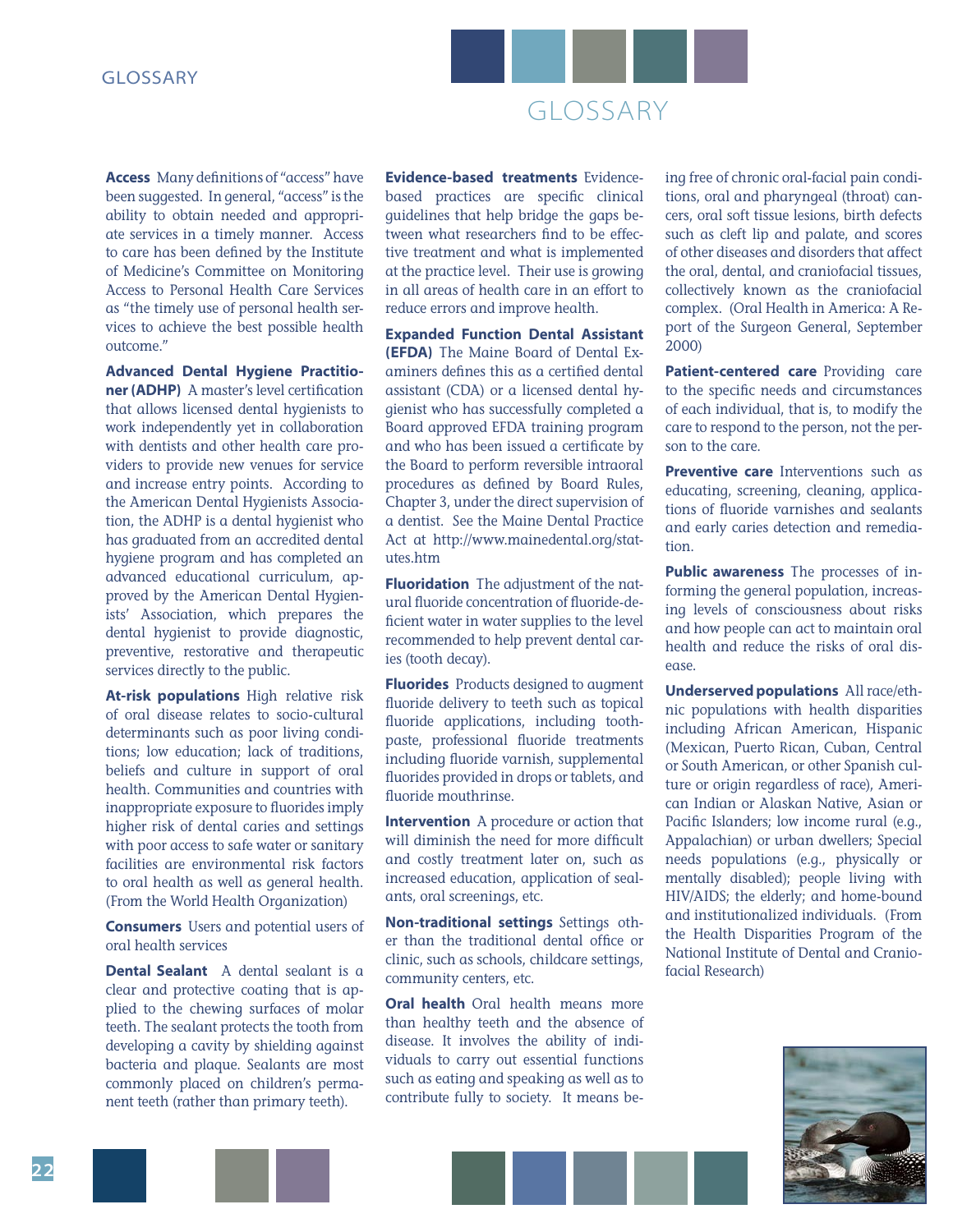# <span id="page-28-0"></span>APPENDIX A: GUIDELINES FOR STATE AND TERRITORIAL ORAL HEALTH PROGRAMS

#### Essential Public Health Services to Promote Oral Health in the United States

*The following essential public health services form a framework for the publication, Guidelines for State and Territorial Oral Health Programs, published by the Association of State and Territorial Dental Directors. The Guidelines were developed and approved with input from federal agencies and national organizations, such as ASTHO, to provide guidance to government officials for assessment, planning, implementation and evaluation of oral health activities. Links to ASTDD Best Practice Approach Reports and State Practice Descriptions are included in the document. View and download this document on ASTDD's website at http://www.astdd.org/docs/ASTDDGuidelines.pdf.* 

#### I. Assessment

A. Assess oral health status and needs so that problems can be identified and addressed.

B. Analyze determinants of identified oral health needs, including resources.

II. Policy Development

A. Develop plans and policies through a collaborative process that support individual and community oral health efforts to address oral health needs.

B. Provide leadership to address oral health problems by maintaining a strong oral health unit within the health agency.

#### III. Assurance

A. Inform, educate and empower the public regarding oral health problems and solutions.

B. Promote and enforce laws and regulations that protect and improve oral health, ensure safety, and assure accountability for the public's well-being.

C. Link people to needed population-based oral health services, personal oral health services, and support services and assure the availability, access, and acceptability of these services by enhancing system capacity, including directly supporting or providing services when necessary.

C. Assess the fluoridation status of water systems, and other sources of fluoride.

D. Implement an oral health surveillance system to identify, investigate, and monitor oral health problems and health hazards.

C. Mobilize community partnerships between and among policy makers, professionals, organizations, groups, the public and others to identify and implement solutions to oral health problems.

D. Support services and implementation of programs that focus on primary and secondary prevention.

E. Assure that the public health and personal health work force has the capacity and expertise to effectively address oral health needs.

F. Evaluate effectiveness, accessibility, and quality of population-based and personal oral health services.

G. Conduct research and support demonstration projects to gain new insights and applications of innovative solutions to oral health problems.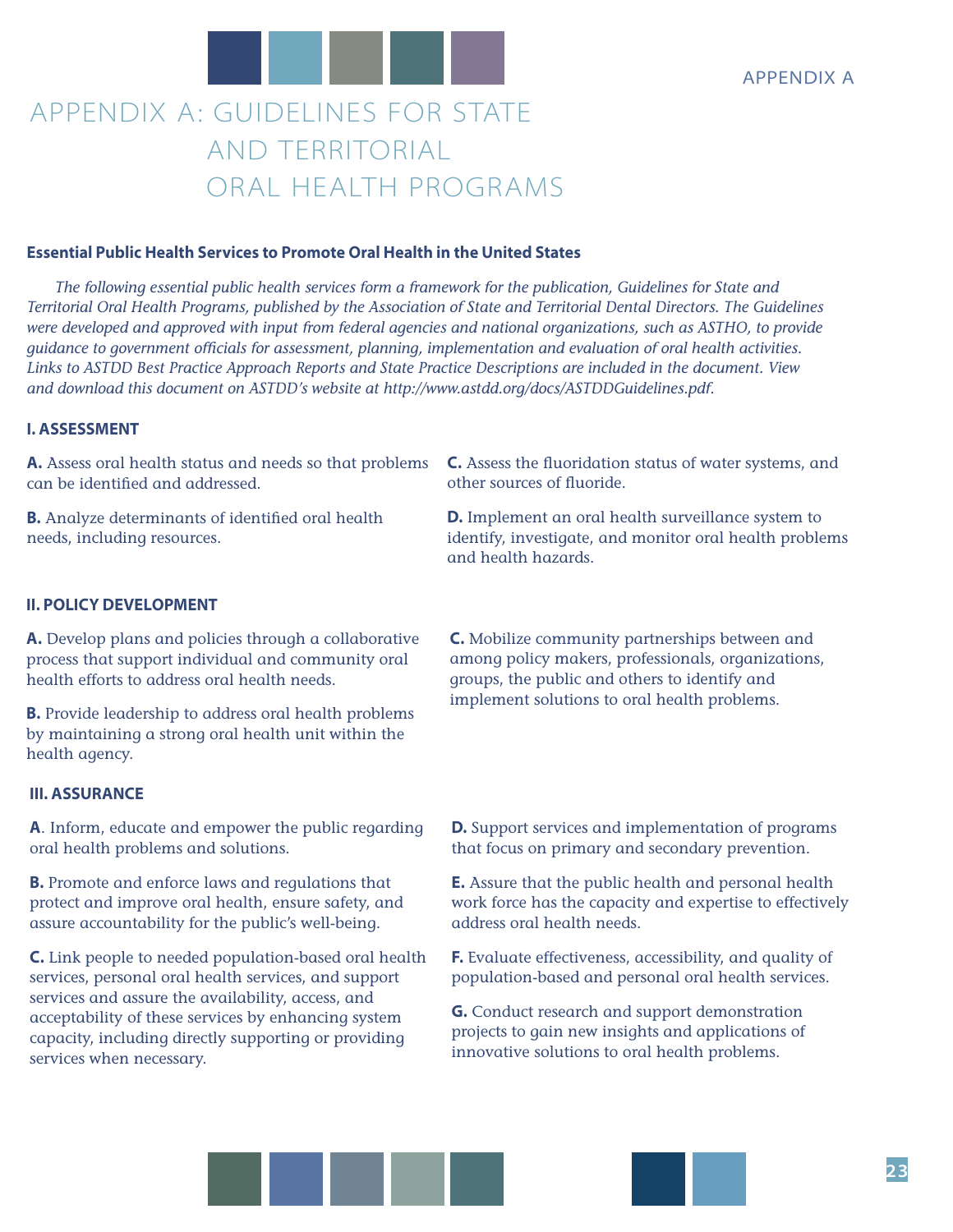

## REFERENCES

<span id="page-29-0"></span><sup>1</sup> US Department of Health & Human Services, *Oral Health in America: A Report of the Surgeon General.* Rockville, MD: US Department of Health & Human Services, National Institute of Dental & Craniofacial Research, National Institutes of Health, 2000.

2 US Department of Health & Human Services. *A National Call to Action to Promote Oral Health*. Rockville, MD: US Department of Health & Human Services, Public Health Service, Centers for Disease Control and Prevention and the National Institutes of Health, National Institute of Dental & Craniofacial Research. NIH Publication No. 03-5303, May 2003.

3 There are various sources available to document these relationships. In January 2001, the Maine Department of Human Services published "The Status of Access to Oral Health Care in Maine" where these are discussed. The report may be accessed at [www.maine.gov/dhhs/boh/Status of Access.pdf](/dhhs/boh/Status of Access.pdf) Other sources that provide this documentation can be accessed via a number of web-sites, such as [www.cdc.](www.cdc.gov/OralHealth/index.htm) [gov/OralHealth/index.htm](www.cdc.gov/OralHealth/index.htm) ,<www.mchoralhealth.org>, and others.

4 Institute of Medicine, *The Future of Public Health*. Washington, DC: National Academy Press, 1988.

5 US Department of Health & Human Services, Centers for Disease Control and Prevention, National Public Health Performance Standards Program,<www.cdc.gov/od/ocphp/nphpsp/EssentialPHServices.htm>

6 Association of State and Territorial Dental Directors, 2006: [www.astdd.org/docs/ASTDDGuidelines.pdf](www.electron-design.com)

7 State of Maine, Governor's Office of Health Policy and Finance, State Health Plan for 2006/2007, *The Roadmap to Better Health*, April 2006.<www.dirigohealth.maine.gov/dhlp09.htm>

8 The Oral-Systemic Connection. Special Supplement to the Journal of the American Dental Association, October 2006.

9 US Department of Health & Human Services, Oral Health in America: A Report of the Surgeon General. Rockville, MD: US Department of Health & Human Services, National Institute of Dental & Craniofacial Research, National Institutes of Health, 2000.

<sup>10</sup> Complete Tooth Loss. Adults aged 65+ who have lost all of their natural teeth due to tooth decay or gum disease. National Oral Health Surveillance System.<www.cdc.gov/nohss>

11 The Academy of General Dentistry, *Health Insurance Underwriter,* June 2004, Employee Benefit Plan Review, Dr. J. Gimarelli quoted in "A Voluntary Dental Plan vs. No Dental Plan" in Health Insurance Underwriter, June 2005 p.13.

12 Dental Caries: Most Common Chronic Disease in Children. NCCDPHP, 2000, Centers for Disease Control and Prevention website <www.cdc.gov/oralhealthfactsheets/sgr2000-fs5.htm>

<sup>13</sup> Medicaid Dental Services for Children. Annual EPSDT Participation Report Form CMS 216.

<sup>14</sup> Estimated Population per Doctor and Dentist. Maine Cooperative Health Manpower Resource Inventory, ODRVS and US Census Bureau. Maine Department of Health and Human Services, Office of Data, Research and Vital Statistics.

<sup>15</sup> Doctors and Dentists in Maine. Same as above.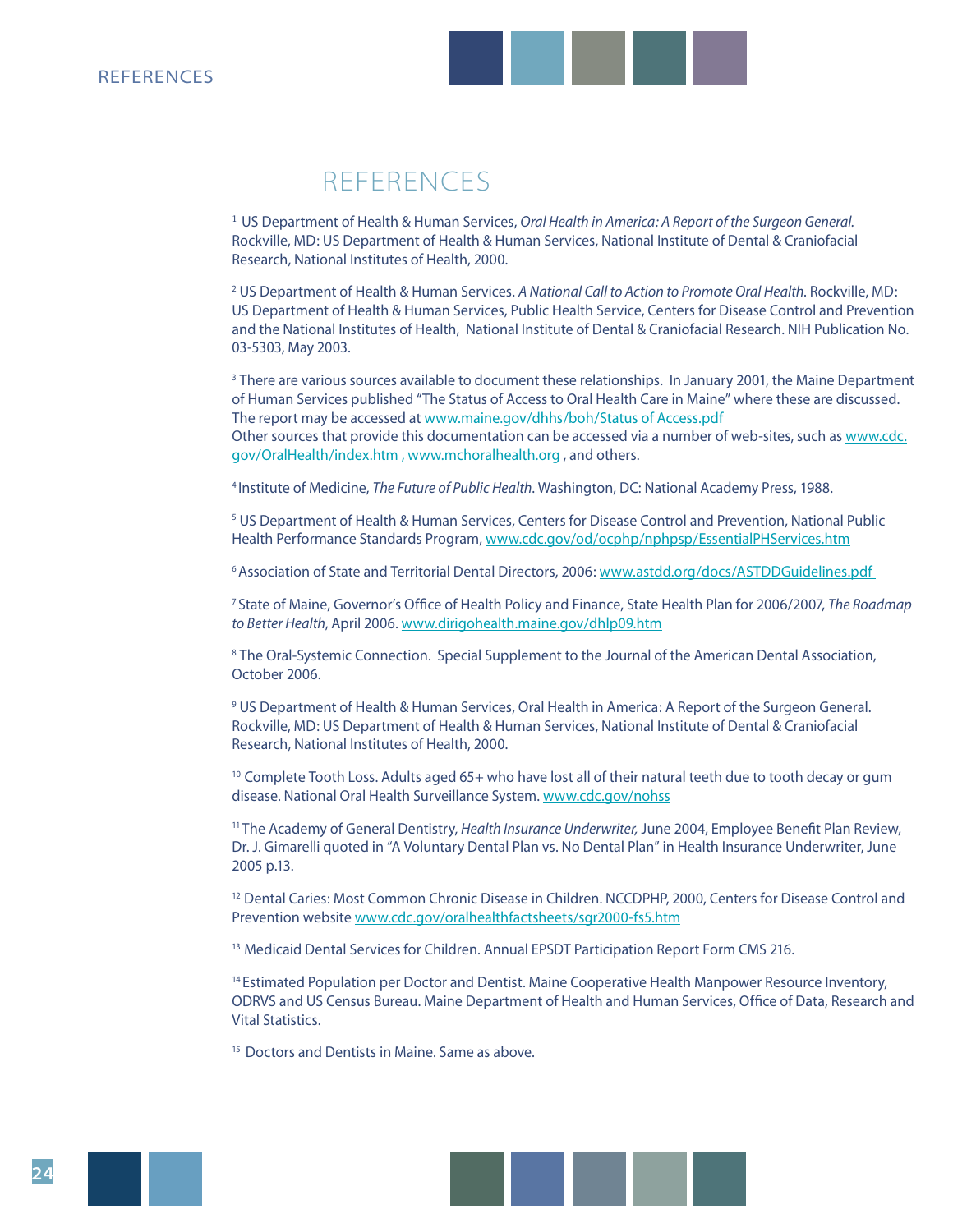

- 1